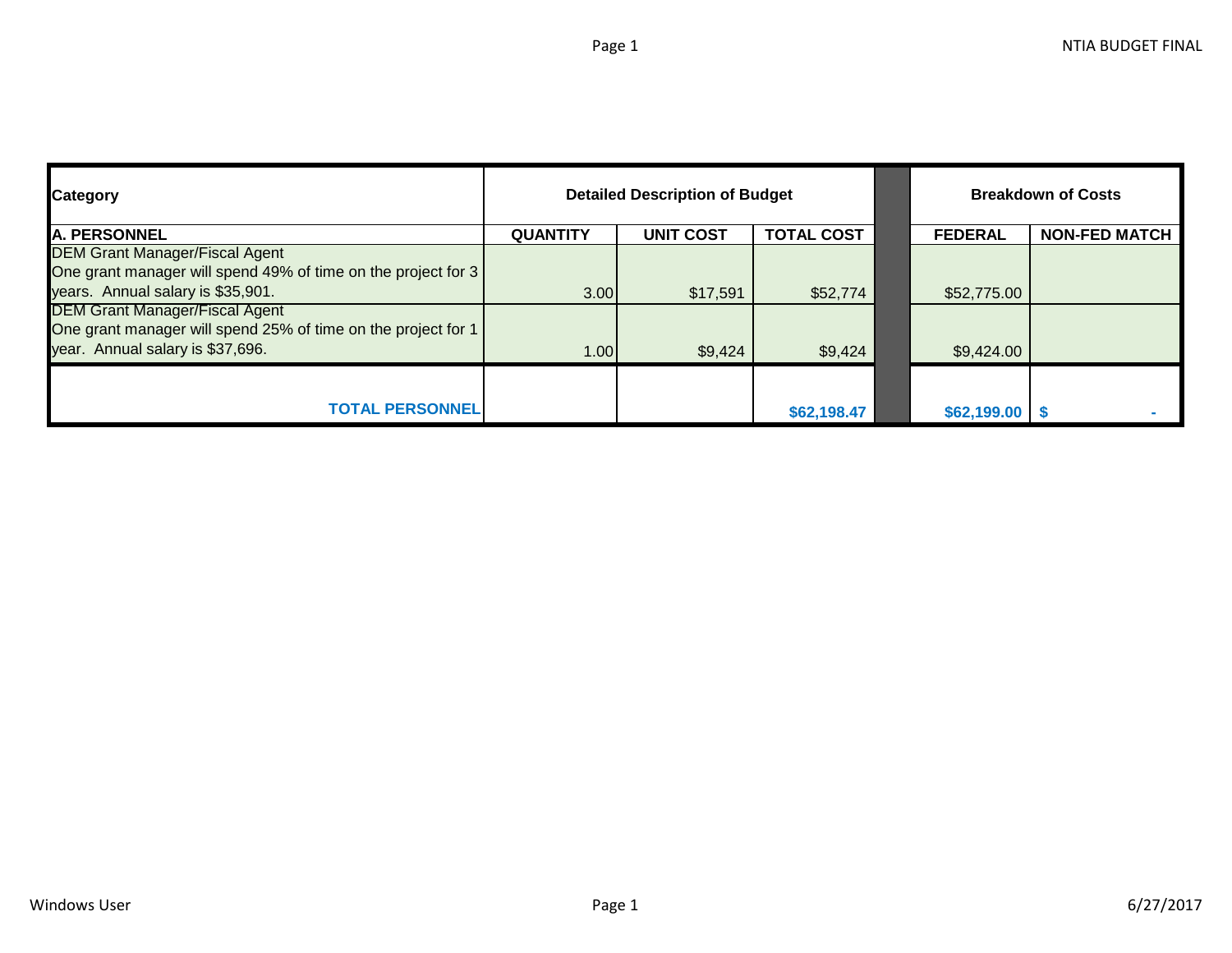| <b>Category</b>                                                                                                 | <b>Detailed Description of Budget</b>                    |          |          |                                        | <b>Breakdown of Costs</b> |     |  |
|-----------------------------------------------------------------------------------------------------------------|----------------------------------------------------------|----------|----------|----------------------------------------|---------------------------|-----|--|
| <b>B. FRINGE BENEFITS</b>                                                                                       | <b>UNIT COST</b><br><b>QUANTITY</b><br><b>TOTAL COST</b> |          |          | <b>NON-FED MATCH</b><br><b>FEDERAL</b> |                           |     |  |
| <b>DEM Grant Manager/Fiscal Agent</b><br>Fringe is calculated at 46% of \$52,774 of three year salary<br>costs. | 46.00%                                                   | \$52,774 | \$24,276 |                                        | \$24,276                  |     |  |
| <b>DEM Grant Manager/Fiscal Agent</b><br>Fringe is calculated at 46% of \$9,424 of salary cost for 1 year.      | 46.00%                                                   | \$9,424  | \$4,335  |                                        | \$4,335                   |     |  |
| <b>TOTAL FRINGE</b>                                                                                             |                                                          |          | \$28,611 |                                        | \$28,611.08               | \$0 |  |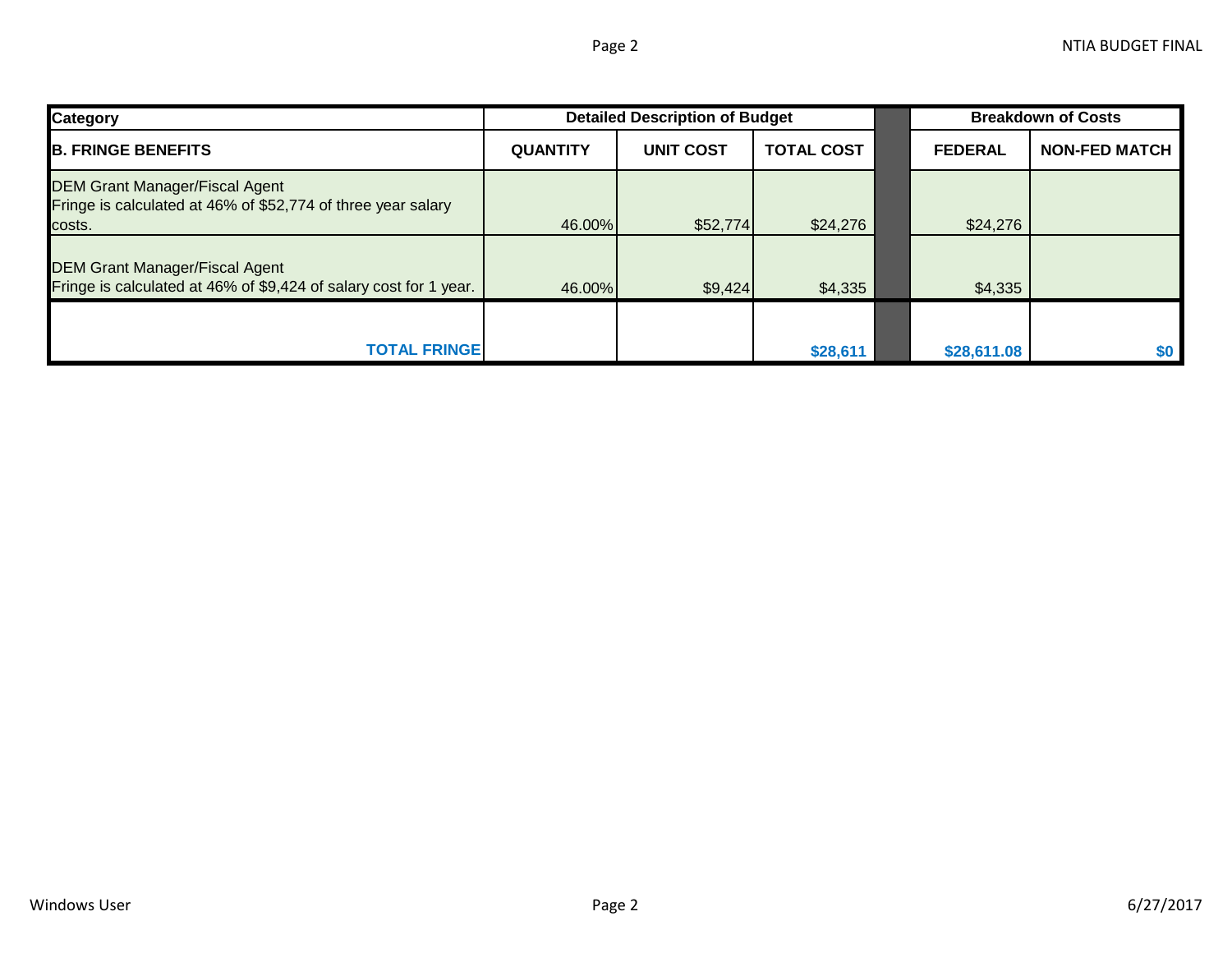| <b>Category</b>                                                                                                                                                                                                                                                                                                                                                                    | <b>Detailed Description of Budget</b> |                  |                   |  | <b>Breakdown of Costs</b> |                      |  |
|------------------------------------------------------------------------------------------------------------------------------------------------------------------------------------------------------------------------------------------------------------------------------------------------------------------------------------------------------------------------------------|---------------------------------------|------------------|-------------------|--|---------------------------|----------------------|--|
| <b>C. TRAVEL*</b>                                                                                                                                                                                                                                                                                                                                                                  | <b>QUANTITY</b>                       | <b>UNIT COST</b> | <b>TOTAL COST</b> |  | <b>FEDERAL</b>            | <b>NON-FED MATCH</b> |  |
| <b>IDEM: Travel to attend FloridaNet Executive Committee</b><br>Meetings and other FloridaNet meetings for one programmatic<br>subject matter expert. 6 meetings over the 4.5 year period of<br>the grant at \$500.16 travel cost per meeting (2 nights hotel x<br>$$150 = $300$ ; meals \$36.16; per diem \$80; \$84<br>parking/transportation. Total $$500.16 \times 6 = $3,000$ |                                       | \$500            | \$3,001           |  | \$3,001                   |                      |  |
|                                                                                                                                                                                                                                                                                                                                                                                    |                                       |                  |                   |  |                           |                      |  |
| <b>TOTAL TRAVEL</b>                                                                                                                                                                                                                                                                                                                                                                |                                       |                  | \$3,001           |  | \$3,001                   | \$0                  |  |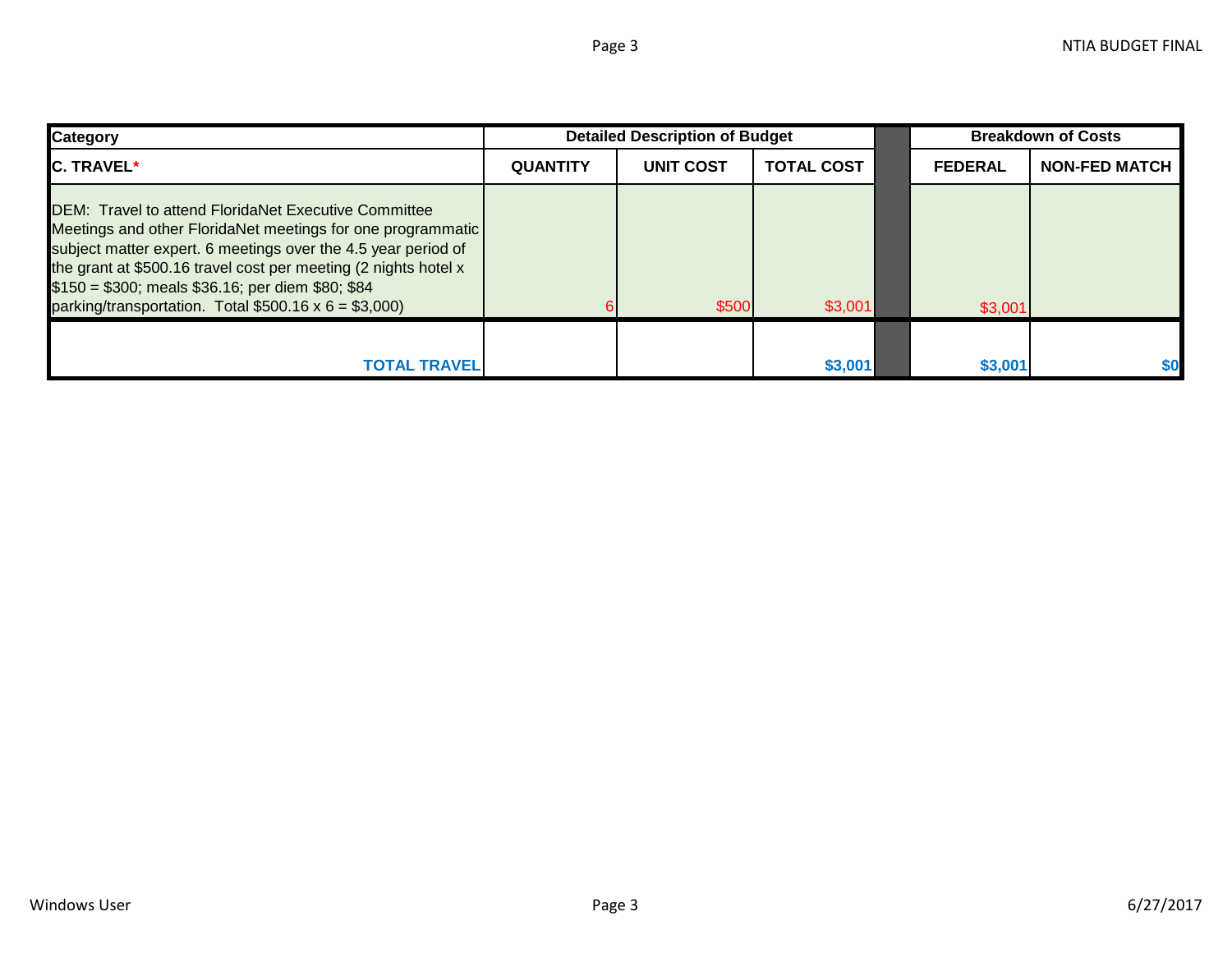| <b>Category</b>        |                 | <b>Detailed Description of Budget</b> |                   | <b>Breakdown of Costs</b> |                                      |  |
|------------------------|-----------------|---------------------------------------|-------------------|---------------------------|--------------------------------------|--|
| <b>D. EQUIPMENT</b>    | <b>QUANTITY</b> | <b>UNIT COST</b>                      | <b>TOTAL COST</b> | <b>FEDERAL</b>            | <b>NON-FED MATCH</b><br>(post-award) |  |
|                        |                 |                                       | \$0               | \$0                       |                                      |  |
|                        |                 |                                       |                   |                           |                                      |  |
| <b>TOTAL EQUIPMENT</b> |                 |                                       | \$0               | \$0                       | \$0                                  |  |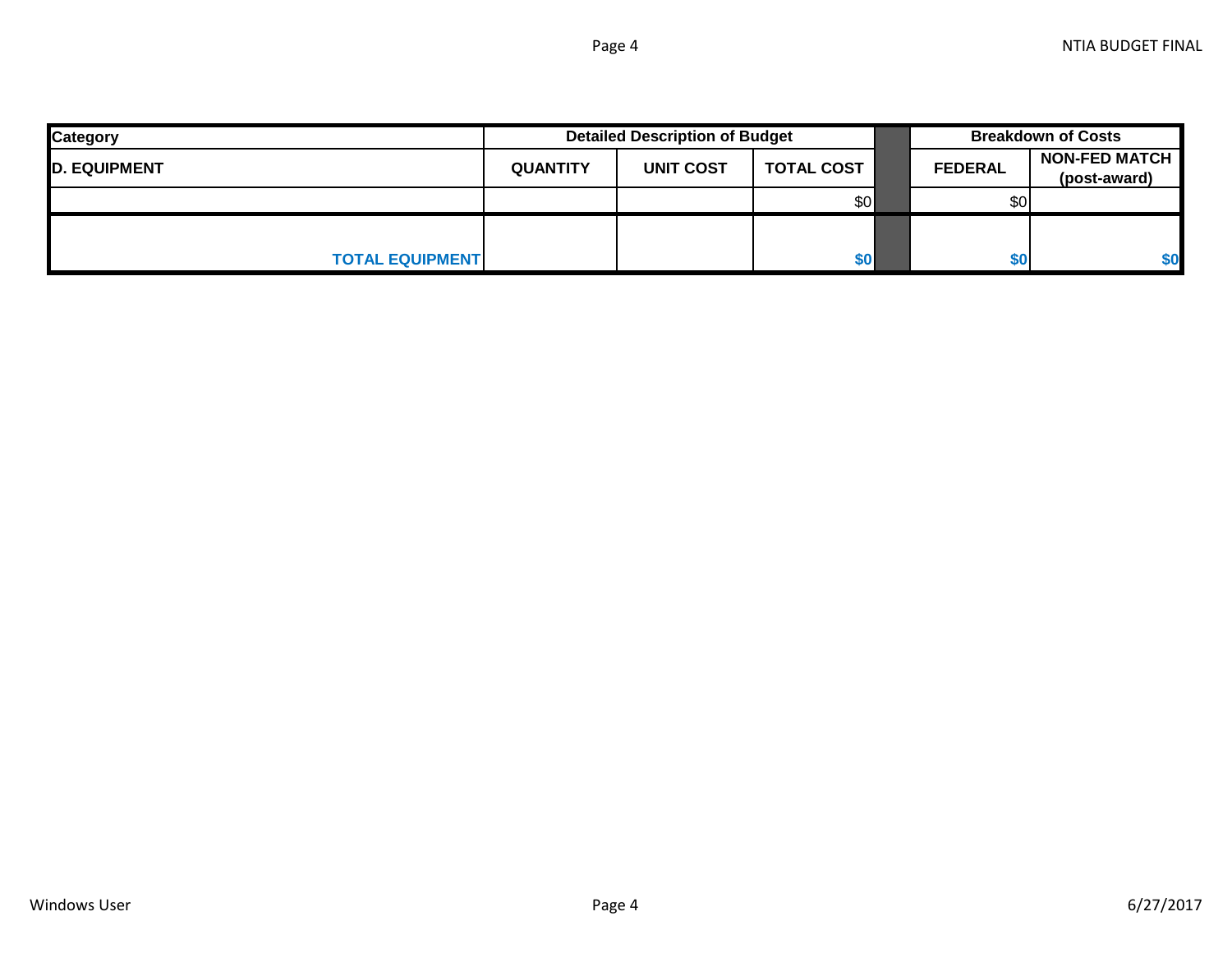| <b>Category</b>                                                     |                 | <b>Detailed Description of Budget</b> |                   | <b>Breakdown of Costs</b> |                      |  |
|---------------------------------------------------------------------|-----------------|---------------------------------------|-------------------|---------------------------|----------------------|--|
| <b>E. SUPPLIES</b>                                                  | <b>QUANTITY</b> | <b>UNIT COST</b>                      | <b>TOTAL COST</b> | <b>FEDERAL</b>            | <b>NON-FED MATCH</b> |  |
| <b>DEM Office Supplies</b><br>budgeted at \$50.06/month for 4 years | 48              | \$50                                  | \$2,403           | \$2,403                   |                      |  |
|                                                                     |                 |                                       |                   |                           | \$0                  |  |
| <b>TOTAL SUPPLIES</b>                                               |                 |                                       | \$2,403           | \$2,403                   |                      |  |

| <b>Category</b>                                                                                                   |                 | <b>Detailed Description of Budget</b> |                   |  | <b>Breakdown of Costs</b> |                      |
|-------------------------------------------------------------------------------------------------------------------|-----------------|---------------------------------------|-------------------|--|---------------------------|----------------------|
| <b>F. CONTRACTUAL</b>                                                                                             | <b>QUANTITY</b> | <b>UNIT COST</b>                      | <b>TOTAL COST</b> |  | <b>FEDERAL</b>            | <b>NON-FED MATCH</b> |
| <b>DHSMV Personnel</b>                                                                                            |                 |                                       |                   |  |                           |                      |
| <b>DHSMV Grant Manager (pre-award)</b><br>305 hours x \$35/hour                                                   | 305             | \$35                                  | \$10,675          |  |                           | \$10,675             |
| <b>DHSMV Grant Manager (post-award)</b><br>1,277.64 hours x \$50/hour<br>Left in January 2015                     | 1,278           | \$50                                  | \$63,882          |  |                           | \$63,882             |
| <b>DHSMV Facilitator</b><br>683.75 hours x \$100/hour<br>Left in January 2015                                     | 684             | \$100                                 | \$68,375          |  |                           | \$68,375             |
| <b>DHSMV Chief Technology Officer</b><br>250 hours x \$53.64/hour<br><b>Retired in December 2014</b>              | 250             | \$53.64                               | \$13,410          |  |                           | \$13,410             |
| <b>DHSMV Chief Technology Officer</b><br>1,400 hours x \$53.06/hour                                               | 1,400           | \$53.06                               | \$74,284          |  |                           | \$74,284             |
| <b>DHSMV FHP/SLERS Communications Expert</b><br>30 hours x \$47.20/hour<br>No longer working on project July 2015 | 30              | \$47.20                               | \$1,416           |  |                           | \$1,416              |
| <b>DHSMV Utilities Systems/Engineering Specialist</b><br>250 hours x \$38.63/hour                                 | 250             | \$38.63                               | \$9,658           |  |                           | \$9,658              |
| <b>DHSMV Grant Assistant</b><br>5,154 hours x \$25/hour                                                           | 5,154           | \$25                                  | \$128,850         |  | \$128,850                 |                      |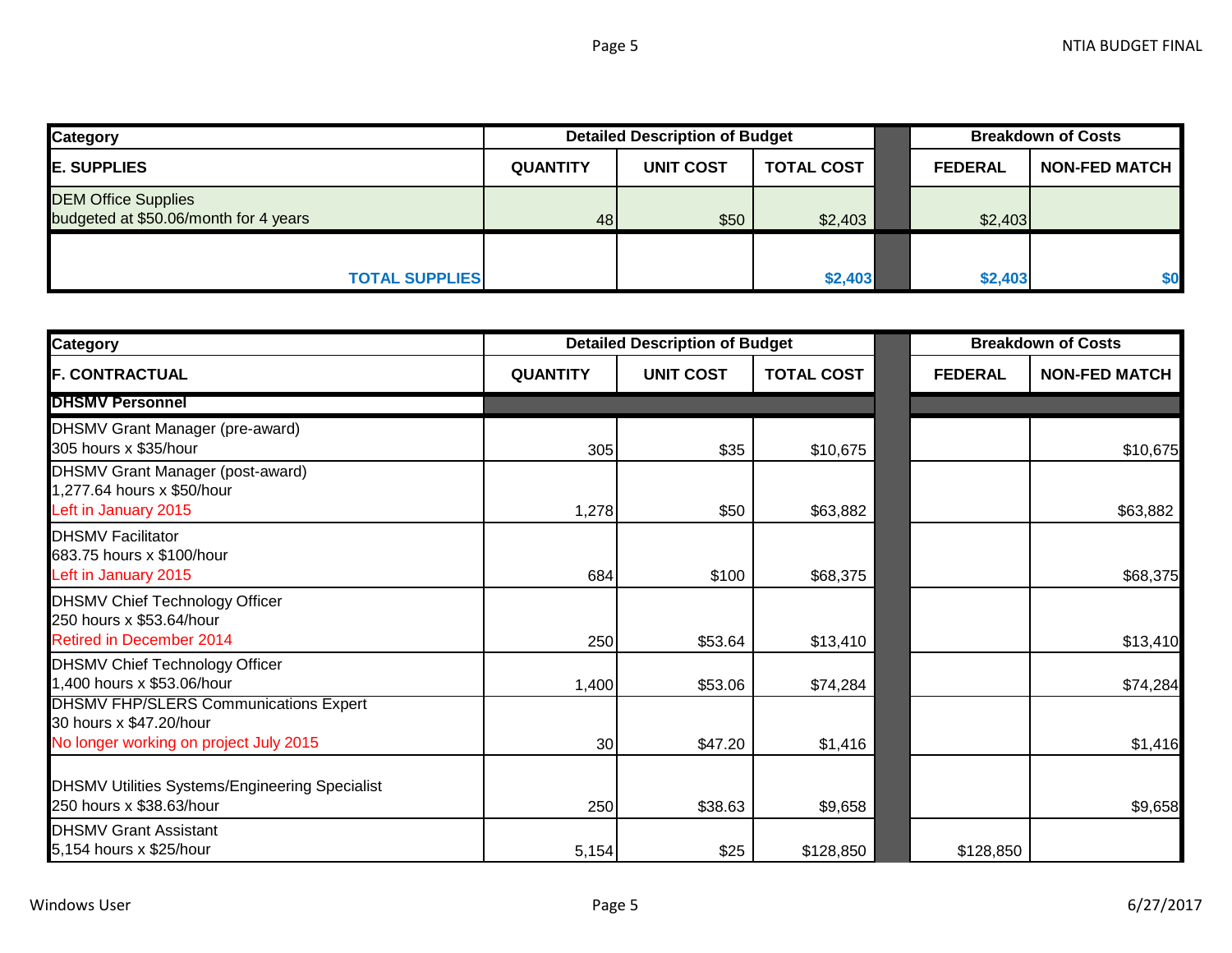| <b>DHSMV Assistant Facilitator</b>                                                                                      |          |          |           |           |           |
|-------------------------------------------------------------------------------------------------------------------------|----------|----------|-----------|-----------|-----------|
| 200 hours x \$100/hour                                                                                                  |          |          |           |           |           |
| Left in June 2014                                                                                                       | 200      | \$100    | \$20,000  | \$20,000  |           |
|                                                                                                                         |          |          |           |           |           |
| DHSMV FloridaNet Data Processing Consultant--Design                                                                     |          |          |           |           |           |
| 4,930 hours x \$30/hour                                                                                                 | 4,930    | \$30     | \$147,900 | \$147,900 |           |
|                                                                                                                         |          |          |           |           |           |
| DHSMV FloridaNet Data Processing Consultant--Policy                                                                     |          |          |           |           |           |
| 1,077.63 hours x \$30/hour                                                                                              | 1,078    | \$30     | \$32,329  | \$32,329  |           |
| DHSMV FloridaNet Data Processing Consultant--Planning                                                                   |          |          |           |           |           |
| 1,330.26 hours x \$30/hour                                                                                              |          | \$30     |           |           |           |
| <b>DMS Personnel</b>                                                                                                    | 1,330    |          | \$39,908  | \$39,908  |           |
|                                                                                                                         |          |          |           |           |           |
| DMS staff (award transfer preperation) 16 staff averaging<br>\$9,250 x 16 weeks                                         |          |          |           |           |           |
| DMS Grant/Project Manager Supervisor 110 hours x \$40.19                                                                | 16       | \$9,250  | \$148,000 |           | \$148,000 |
| hourly rate x 1.5 years                                                                                                 | 1.50     |          | \$6,631   |           | \$6,631   |
| DMS Grant/Project Manager (Program) 1040 hours x \$30                                                                   |          | \$4,421  |           |           |           |
| hourly rate x 1.5 years                                                                                                 | 1.50     | \$31,200 | \$46,800  |           | \$46,800  |
| DMS Grant/Project Manager (Project) 1040 hours x                                                                        |          |          |           |           |           |
| \$26.44/Hour X 1.5 years                                                                                                | 1.50     | \$27,498 | \$41,246  |           | \$41,246  |
| DMS Facilitator 200 hours x \$54.33/Hour X 1.5 years                                                                    | 1.50     | \$10,866 | \$16,299  |           | \$16,299  |
| DMS Chief Technology Officer 20 hour/month x \$55/Hour X                                                                |          |          |           |           |           |
| 1.5 years                                                                                                               | 1.50     | \$13,200 | \$19,800  |           | \$19,800  |
| <b>DMS SLERS Communications Expert 20 hour/month x</b>                                                                  |          |          |           |           |           |
| \$40/Hour X 1.5 years                                                                                                   | 1.50     | \$9,600  | \$14,400  |           | \$14,400  |
| DMS Utilities Systems. Engineering Specialist 20 hour/month                                                             |          |          |           |           |           |
| x \$38.15/Hour X 1.5 years                                                                                              | 1.50     | \$9,156  | \$13,734  |           | \$13,734  |
| <b>DMS Communication Technician coordinator 2080 hours x</b>                                                            |          |          |           |           |           |
| \$30/Hour X 1.25 years                                                                                                  | 1.25     | \$62,400 | \$78,000  | \$78,000  |           |
|                                                                                                                         |          |          |           |           |           |
| DMS Grants Assistant 2080 hours x \$25/Hour X 1.25 years<br>DMS Assistant Facilitator 2080 hours x \$24.038/Hour X 1.25 | 1.25     | \$52,000 | \$65,000  | \$65,000  |           |
| years                                                                                                                   |          |          |           |           |           |
|                                                                                                                         | 1.25     | \$50,000 | \$62,500  | \$62,500  |           |
| <b>DHSMV Fringe</b>                                                                                                     |          |          |           |           |           |
| <b>DHSMV Grant Manager pre-award</b>                                                                                    |          |          |           |           |           |
| $$10,675 \times 1.45\%$ (SS benefits) = \$109                                                                           | \$10,675 | 1.45%    | \$155     |           | \$155     |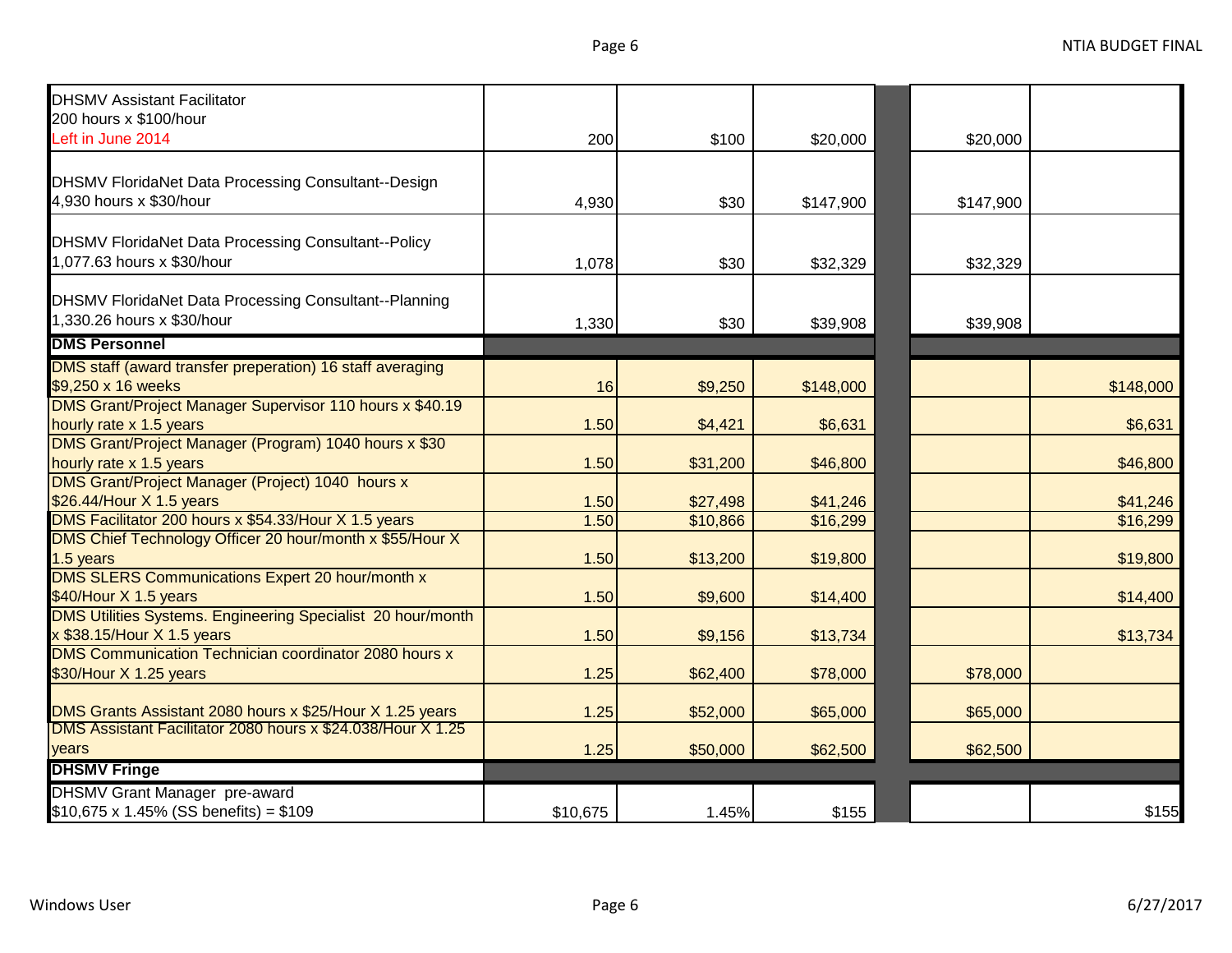| <b>DHSMV Grant Manager (post-award)</b><br>$$63,882 \times 1.45\%$ (SS benefits) = \$928                              |           |        |          |          |          |
|-----------------------------------------------------------------------------------------------------------------------|-----------|--------|----------|----------|----------|
| Left in January 2015                                                                                                  | \$63,882  | 1.45%  | \$926    |          | \$926    |
| <b>DHSMV Facilitator</b><br>\$68,375 x 1.45% (SS benefits) = $$1,218$<br>Left in January 2015                         | \$68,375  | 1.45%  | \$991    |          | \$991    |
| <b>DHSMV Chief Technology Officer</b><br>\$13,410 x 58.62%                                                            |           |        |          |          |          |
| <b>Retired in December 2014</b>                                                                                       | \$13,410  | 58.62% | \$7,861  |          | \$7,861  |
| <b>DHSMV Chief Technology Officer</b><br>\$74,284 x 58.62%                                                            | \$74,284  | 58.62% | \$43,545 |          | \$43,545 |
| <b>DHSMV FHP/SLERS Communications Expert</b><br>\$1,416 x 58.62%                                                      |           |        |          |          |          |
| No longer working on project July 2015                                                                                | \$1,416   | 58.62% | \$830    |          | \$830    |
| <b>DHSMV Utilities Systems/Engineering Specialist</b><br>\$9,658 x 47.55%                                             | \$9,658   | 47.55% | \$4,592  |          | \$4,592  |
| <b>DHSMV Grant Assistant</b><br>\$128,850 x 24.45% (SS benefits 1.45% and 23% health                                  |           |        |          |          |          |
| insurance)                                                                                                            | \$128,850 | 24.45% | \$31,504 | \$31,504 |          |
| <b>DHSMV Assistant Facilitator</b>                                                                                    |           |        |          |          |          |
| $$20,000 \times 1.45\% = $290$                                                                                        |           |        |          |          |          |
| Left in June 2014                                                                                                     | \$20,000  | 1.45%  | \$290    | \$290    |          |
| <b>DHSMV Data Processing Consultant--Design</b><br>\$147,900 x 24.45% (SS benefits 1.45% and 23% health<br>insurance) | \$147,900 | 24.45% | \$36,162 | \$36,162 |          |
| <b>DHSMV Data Processing Consultant--Policy</b><br>\$32,329 x 1.45% (SS benefits 1.45%) Left October 2015             |           |        |          |          |          |
| (Declined- Actual)                                                                                                    | \$32,329  | 1.45%  | \$469    | \$469    |          |
| <b>DHSMV</b> Data Processing Consultant--Planning<br>\$39,908 x 1.45% (SS benefits 1.45%) Left April 2016             |           |        |          |          |          |
| (Declined- Actual)                                                                                                    | \$39,908  | 1.45%  | \$579    | \$579    |          |
| <b>DMS Fringe</b>                                                                                                     |           |        |          |          |          |
| DMS staff (pre-award transfer preperation) Non-Fed                                                                    |           |        |          |          |          |
| MatchFICA is calculated at 7.65% of salary of \$148,000                                                               | \$148,000 | 7.65%  | \$11,322 |          | \$11,322 |
| DMS staff (pre-award transfer preperation) Non-Fed Match<br>Retirement rate at 6.50% of Salary of \$148,000           | \$148,000 | 6.50%  | \$9,620  |          | \$9,620  |
| DMS Staff (Non Fed Match) FICA is calculated at 7.65% of<br>salary of \$158,911                                       | \$158,911 | 7.65%  | \$12,157 |          | \$12,157 |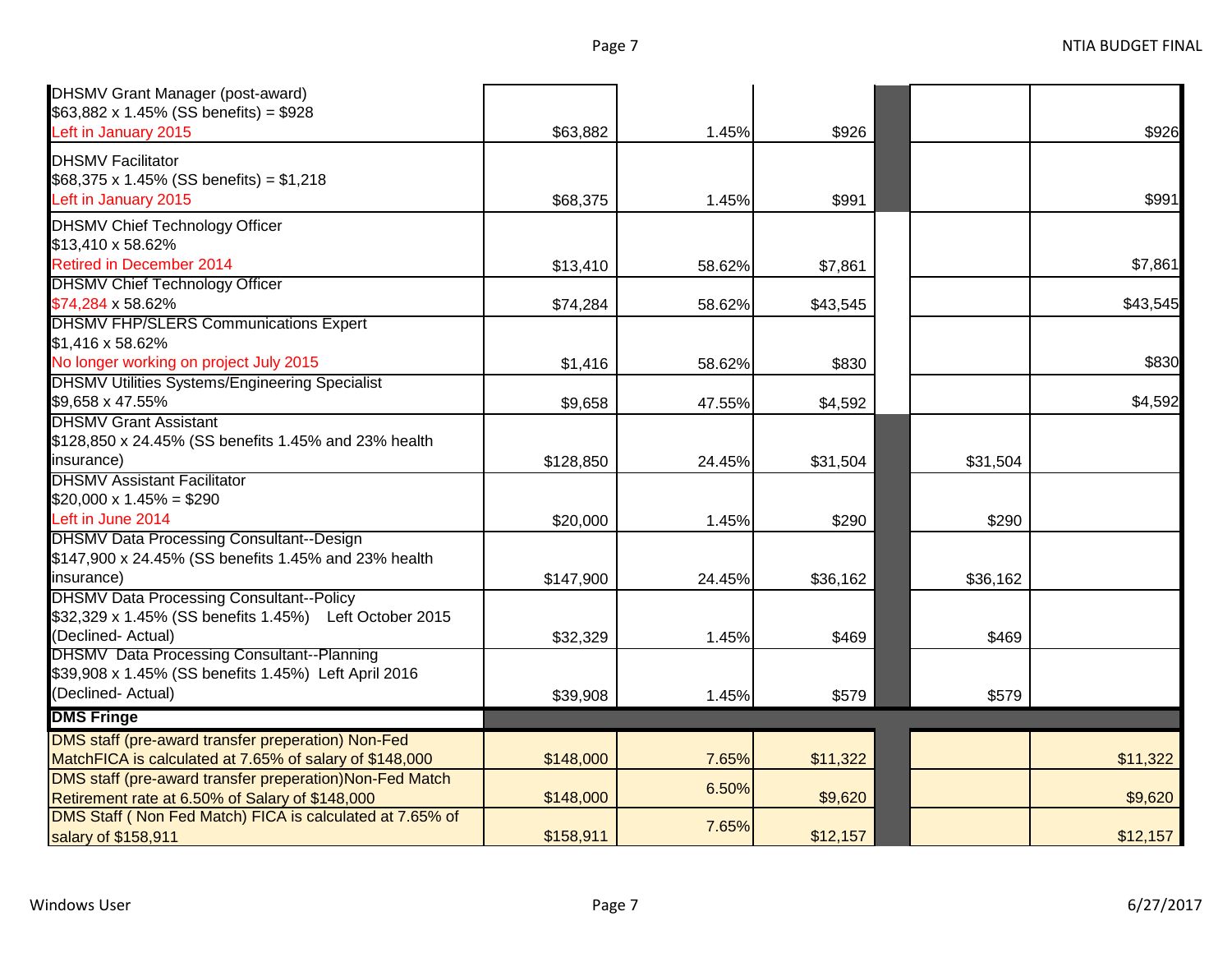| DMS Staff (Non Fed Match) Retirement rate at 6.50% of                                                                                                                                                                    |           |               | 6.50%     |          |          |          |
|--------------------------------------------------------------------------------------------------------------------------------------------------------------------------------------------------------------------------|-----------|---------------|-----------|----------|----------|----------|
| <b>Salary of \$158,911</b>                                                                                                                                                                                               | \$158,911 |               |           | \$10,329 |          | \$10,329 |
| <b>DMS Communication Technician coordinator (Salary Federal)</b><br>FICA calculated at 7.65% for a Non-Fed Match                                                                                                         | \$78,000  |               | 7.65%     | \$5,967  |          | \$5,967  |
| <b>DMS FICA for Grant and Asst Facilitator</b>                                                                                                                                                                           | \$127,500 |               | 7.65%     | \$9,754  | \$9,754  |          |
| DMS staff pre-award transfer preperation 180 hours/ week x<br>(Health Ins) hourly rate7.2927885 x 16 weeks                                                                                                               | 16        | $\$\$         | 1,312.70  | \$21,003 |          | \$21,003 |
| DMS Grant/Project Manager Supervisor 107 hours x ( Health<br>Ins ) hourly rate x 1.5 years                                                                                                                               | 107       | $\$\$         | 7.2927885 | \$1,170  |          | \$1,170  |
| DMS Grant/Project Manager (Program) 1040 hours x (Health<br>Ins) hourly rate x 1.5 years                                                                                                                                 | 1040      | $\frac{1}{2}$ | 7.2927885 | \$11,377 |          | \$11,377 |
| DMS Grant/Project Manager (Project) 1040 hours x(Health<br>Ins) hourly rate x 1.5 years                                                                                                                                  | 1040      | $\$\$         | 7.2927885 | \$11,377 |          | \$11,377 |
| DMS Facilitator 200hours x (Health Ins) hourly rate x 1.5 years                                                                                                                                                          | 200       | $\frac{1}{2}$ | 7.2927885 | \$2,188  |          | \$2,188  |
| DMS Chief Technology Officer 20 hour/month x (Health Ins)<br>hourly rate x 1.5 years                                                                                                                                     | 240       | $\frac{1}{2}$ | 7.2927885 | \$2,625  |          | \$2,625  |
| DMS SLERS Communications Expert 20 hour/month x (Health<br>Ins) hourly rate x 1.5 years                                                                                                                                  | 240       | $\frac{1}{2}$ | 7.2927885 | \$2,625  |          | \$2,625  |
| DMS Utilities Systems. Engineering Specialist 20 hour/month<br>x (Health Ins) hourly rate x 1.5 years                                                                                                                    | 240       | $\frac{1}{2}$ | 7.2927885 | \$2,625  |          | \$2,625  |
| <b>DMS Communication Technician coordinator 2080 hours x</b><br>(Health Ins) hourly rate x 1.25 years                                                                                                                    | 2080      | $\frac{1}{2}$ | 3.4615385 | \$9,000  | \$9,000  |          |
| DMS Grants Assistant 2080 hours x (Health Ins) hourly rate x<br>1.25 years                                                                                                                                               | 2080      | $\$\$         | 7.1769231 | \$18,660 | \$18,660 |          |
| DMS Assistant Facilitator 2080 hours x (Health Ins) hourly rate<br>$x$ 1.25 years                                                                                                                                        | 2080      | \$            | 7.1769231 | \$18,660 | \$18,660 |          |
| Workers Comp rate .5% (DMS staff pre-award transfer<br>preperation) (Non-Fed Match)                                                                                                                                      | \$148,000 |               | 0.5%      | \$740    |          | \$740    |
| <b>Workers Comp rate .5%(Match Employees)</b>                                                                                                                                                                            | \$158,911 |               | 0.5%      | \$795    |          | \$795    |
| <b>Workers Comp rate .5% (Grant Paid Employees)</b>                                                                                                                                                                      | \$205,500 |               | 0.5%      | \$1,028  | \$1,028  |          |
| <b>DHSMV Travel</b>                                                                                                                                                                                                      |           |               |           |          |          |          |
| DHSMV: Travel to Memphis June 2013 to attend FirstNet Regional<br>Meeting<br>10 attendees \$600 airfare; 2 nights hotel x \$150 = \$300; meals \$36;<br>per diem \$80; parking/transportation = \$84 Total per attendee: |           |               |           |          |          |          |
| \$1,100 (pre-award) (Actual \$922 ea.)                                                                                                                                                                                   | 10        |               | \$922     | \$9,220  |          | \$9,220  |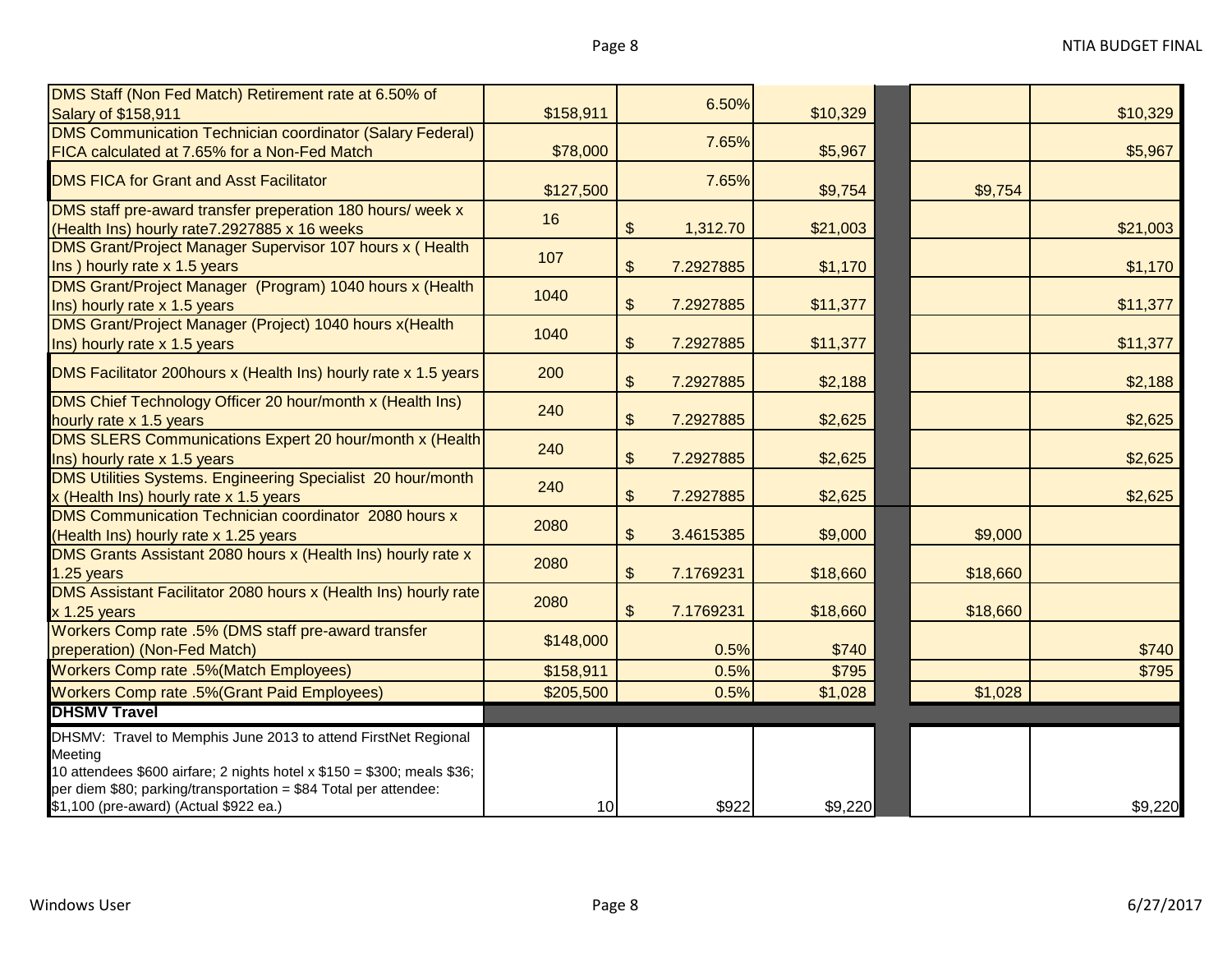| DHSMV: Advisory Board and Staff travel to meetings and<br>conferences (may include out of state travel): 60 trips x average<br>cost of \$3,362 (including airfare, hotel, meals, transportation,<br>registration, baggage/parking                                                                    |        |          |           |           |          |
|------------------------------------------------------------------------------------------------------------------------------------------------------------------------------------------------------------------------------------------------------------------------------------------------------|--------|----------|-----------|-----------|----------|
| Total = $$201,720$                                                                                                                                                                                                                                                                                   | 60     | \$3,362  | \$201,720 | \$201,720 |          |
| DHSMV: DHSMV staff travel to FirstNet related meetings;1 staff with<br>transportation x 28 meetings x $$250 = $7,000$ ; 1 x 28 x \$300 hotel<br>$($150/night) = $8,400; 1 \times 28 \times $36 \text{ meals} = $1,008; 1 \times 28 \times $80 \text{ per}$<br>diem = $$2,240$ ; Total = $$18,648$    | 28     | \$666    | \$18,648  |           | \$18,648 |
| <b>DMS Travel</b>                                                                                                                                                                                                                                                                                    |        |          |           |           |          |
| Mileage for Regional Field Staff to travel within their regions<br>100,000 miles x $.445 = $44,500$                                                                                                                                                                                                  | 100000 | 44.50%   | \$44,500  | \$44,500  |          |
| Travel to Regional Meetings for 10 attendees, \$600 airfare=<br>\$5,000; 2 nights hotel x \$150=\$300 meals \$36; per diem \$80;<br>parking/transportation = \$84 Total per attendee: \$1,100                                                                                                        | 10     | \$1,100  | \$11,000  | \$11,000  |          |
| Travel to 5 Executive Committee Meetings by Chair: 5 trips x<br>\$600 airfare= \$6,000; 2 nights hotel x \$150=\$300 meals \$36;<br>per diem $$80$ ; parking/transportation = $$84$ Total per attendee:                                                                                              | 5      | \$1,100  | \$5,500   | \$5,500   |          |
| \$1,100<br>Travel to 15 Committee Meetings and other meetings as<br>required by staff involved with FloridaNet: 15 trips x \$600<br>airfare= \$6,000; 2 nights hotel x \$150=\$300 meals \$36; per<br>$diem$ \$80; parking/transportation = \$84 Total per attendee:<br>\$1,100                      | 15     | \$1,100  | \$16,500  | \$16,500  |          |
| Advisory board member's travel 12 members flying x 21<br>meetings $12x 21 x $600$ airfare = \$151,200; hotel 12 x 21 x<br>\$300 (\$150/night) = 75600. 12 x 21 x 36 meals = \$9,072; 12 x<br>21 x \$80 per diem = \$20,160; 12 x 21 x 84<br>parking/transportation = \$21,168                        | 21     | \$13,200 | \$277,200 | \$277,200 |          |
| Advisory board member's travel 12 members driving x 21<br>meetings 12 x 21 x 250 transportation = $$63,000$ ; hotel 12 x<br>21 x \$300 ( \$150/night )= 75600. 12 x 21 x 36 meals = \$9,072;<br>$12 \times 21 \times $80$ per diem = \$20,160                                                        | 21     | \$7,992  | \$167,832 | \$167,832 |          |
| DMS staff travel to Advisory board member's travel 3<br>members flying x 21 meetings $3x 21 x $600$ airfare = \$37,800;<br>hotel 3 x 21 x $$300$ ( $$150/night$ ) = $$18,900$ . 3 x 21 x 36 meals<br>$=$ \$2,268; 3 x 21 x \$80 per diem = \$5,040; 3 x 21 x 84<br>$parking/transportation = $5,292$ | 21     | \$3,300  | \$69,300  | \$69,300  |          |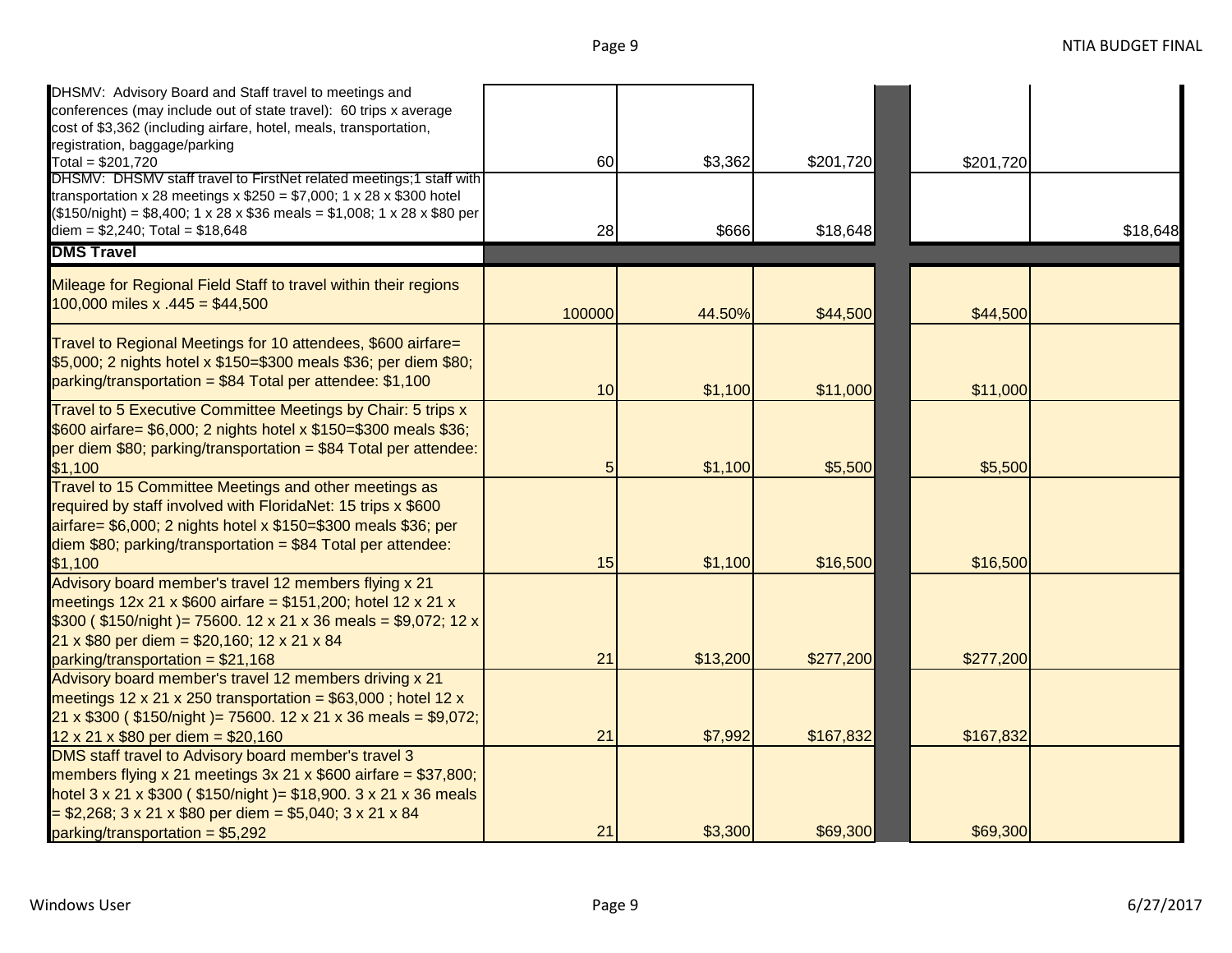| DMS staff travel to Advisory board member's travel 3members<br>driving x 21 meetings $3 \times 21 \times 250$ transportation = \$15,750;<br>hotel 3 x 21 x \$300 ( \$150/night )= \$18,900; 3 x 21 x 36 meals<br>$= $2,268; 3 \times 21 \times $80$ per diem = \$25,040                                                                                 | 21 | \$1,998  | \$41,958 | \$41,958 |         |
|---------------------------------------------------------------------------------------------------------------------------------------------------------------------------------------------------------------------------------------------------------------------------------------------------------------------------------------------------------|----|----------|----------|----------|---------|
| DMS staff travel to attend ad hoc workshops or presentations<br>and vendor sponsored events 1 member driving 20 meetings;<br>$1 \times 20 \times 250$ (transportation) = \$5,000; hotel $1 \times 20 \times $300$ (<br>$$150/night$ = 6000; 2 x20 x 36 meals = \$1440; 1 x 20 x \$80<br>per diem = $$1,600; 1 \times 20 \times $10$ incidentals = \$200 | 20 | \$712    | \$14,240 | \$14,240 |         |
| <b>DHSMV Equipment</b>                                                                                                                                                                                                                                                                                                                                  |    |          |          |          |         |
| DHSMV: 3 laptops $x$ \$1,700 = \$5,100                                                                                                                                                                                                                                                                                                                  | 3  | \$1,700  | \$5,100  | \$5,100  |         |
| DHSMV: Dedicated laptop for DHSMV Grant Manager                                                                                                                                                                                                                                                                                                         |    | \$1,700  | \$1,700  |          | \$1,700 |
| DHSMV: Mobile LCD Projector/Case for education and                                                                                                                                                                                                                                                                                                      |    |          |          |          |         |
| outreach                                                                                                                                                                                                                                                                                                                                                |    | \$1,250  | \$1,250  | \$1,250  |         |
| <b>DHSMV Supplies</b>                                                                                                                                                                                                                                                                                                                                   |    |          |          |          |         |
| DHSMV: Office supplies for FloridaNet personnel based on                                                                                                                                                                                                                                                                                                |    |          |          |          |         |
| DHSMV cost estimates \$157.70 (37 Months)                                                                                                                                                                                                                                                                                                               | 37 | \$158    | \$5,835  |          | \$5,835 |
| DHSMV: Printing of meeting/conference and outreach                                                                                                                                                                                                                                                                                                      |    |          |          |          |         |
| materials                                                                                                                                                                                                                                                                                                                                               |    | \$4,560  | \$4,560  | \$4,560  |         |
| DHSMV: Software for 3 laptops $x$ \$760 = \$2,280                                                                                                                                                                                                                                                                                                       |    | \$760    | \$2,280  | \$2,280  |         |
| DHSMV: Software for DHSMV Grant Manager's laptop                                                                                                                                                                                                                                                                                                        |    | \$742    | \$742    |          | \$742   |
| DHMSV: 2 tabletop display panels for education and outreach                                                                                                                                                                                                                                                                                             |    |          |          |          |         |
| $2 \times $750 = $1,500$                                                                                                                                                                                                                                                                                                                                |    | \$750    | \$1,500  | \$1,500  |         |
| DHSMV: Data collection/sharing file transfer site 2 years x                                                                                                                                                                                                                                                                                             |    |          |          |          |         |
| \$2,476 (2 years)                                                                                                                                                                                                                                                                                                                                       |    | \$2,476  | \$4,952  | \$4,952  |         |
| <b>DMS Supplies</b>                                                                                                                                                                                                                                                                                                                                     |    |          |          |          |         |
| 4 laptops $x $1,000 = $4,000$                                                                                                                                                                                                                                                                                                                           |    | \$1,000  | \$4,000  | \$4,000  |         |
| Software for 4 laptops                                                                                                                                                                                                                                                                                                                                  |    | \$750    | \$3,000  | \$3,000  |         |
| Software for 4 additional project personnel                                                                                                                                                                                                                                                                                                             |    | \$750    | \$3,000  | \$3,000  |         |
| Printing of meeting/conference and outreach materials<br>(meeting materials $$3 \times 556 = $1,668$ ) (posters \$5 x 8,835 =<br>\$44,175) (brochures \$.50 x 35,464 = \$17,732) (flyers \$.25 x<br>$25,000 = $6,250$ (educational pamphlets \$5 x 5,800 =                                                                                              |    |          |          |          |         |
| \$29,000                                                                                                                                                                                                                                                                                                                                                |    | \$98,825 | \$98,825 | \$98,825 |         |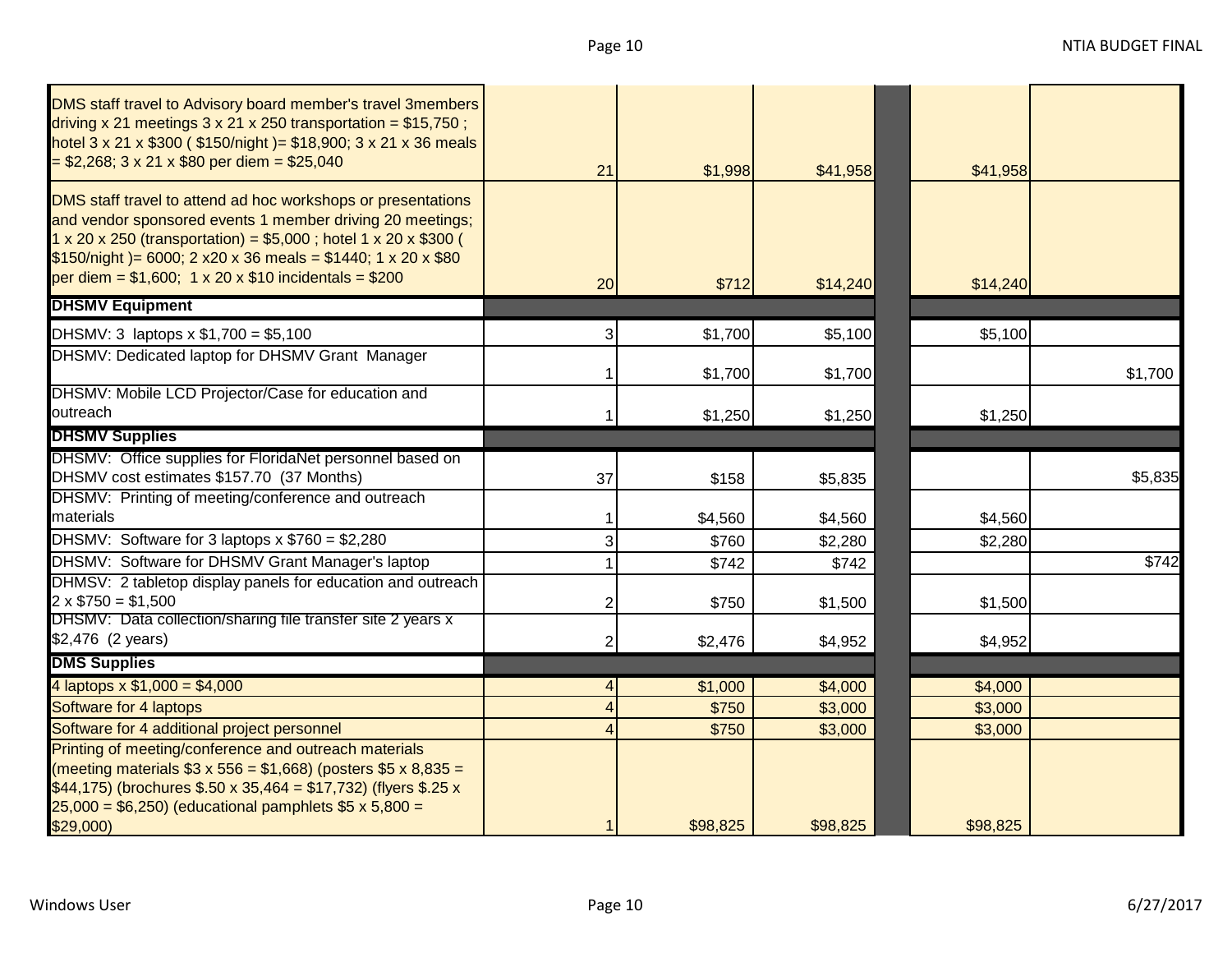| Office supplies for FloridaNet personnel based on DMS cost                                                                      |     |             |             |             |
|---------------------------------------------------------------------------------------------------------------------------------|-----|-------------|-------------|-------------|
| estimates.                                                                                                                      |     | \$7,975     | \$7,975     | \$7,975     |
| Data collection/sharing file transfer site 1 year x \$2,476 (1.5                                                                |     |             |             |             |
| years)                                                                                                                          | 1.5 | \$2,476     | \$3,714     | \$3,714     |
| <b>DHSMV Subcontractual</b>                                                                                                     |     |             |             |             |
|                                                                                                                                 |     |             |             |             |
|                                                                                                                                 |     |             |             |             |
| Management Consulting Services: Provide technical expertise                                                                     |     |             |             |             |
| in the area of Long Term Evolution (LTE) Broadband                                                                              |     |             |             |             |
| technology, meeting facilitation, stakeholder engagement and<br>technical writing in order to assemble a response to FirstNet's |     |             |             |             |
| Request for Information                                                                                                         |     | \$27,500    | \$27,500    | \$27,500    |
|                                                                                                                                 |     |             |             |             |
| Management Consulting Services: Provide technical expertise                                                                     |     |             |             |             |
| in the area of Long Term Evolution (LTE) Broadband                                                                              |     |             |             |             |
| technology, meeting facilitation, stakeholder engagement,                                                                       |     |             |             |             |
| technical writing in order to assemble a response to the                                                                        |     |             |             |             |
| <b>FirstNet Notice and Request for Comments</b>                                                                                 |     | \$34,899    | \$34,899    | \$34,899    |
| Communications/Media Services: Maintain FloridaNet's web                                                                        |     |             |             |             |
| presence/annual fee (2 @ \$4,195, 1 @ \$5,795.00)                                                                               |     |             |             |             |
| (July 2014-June 2017)                                                                                                           |     | \$14,185    | \$14,185    | \$14,185    |
| <b>DMS Subcontractual</b>                                                                                                       |     |             |             |             |
| Phase II Data Collection Vendor: To be determined through                                                                       |     |             |             |             |
| the State of Florida procurement process.                                                                                       |     | \$1,900,000 | \$1,900,000 | \$1,900,000 |
| Staff augmentation to add 4 full time contractors for the daily                                                                 |     |             |             |             |
| administration of FirstNet estimated at \$53.26 per hour x 4 x                                                                  |     |             |             |             |
| $2080 \times 1.5$ years=                                                                                                        | 1.5 | \$443,206   | \$664,809   | \$664,809   |
| Legal Services: Florida Public Records law, Freedom of                                                                          |     |             |             |             |
| Information Act, Protected Critical Infrastructure Information,                                                                 |     |             |             |             |
| MOU development, Information Exchange agreements,                                                                               |     |             |             |             |
| Intellectual property law                                                                                                       |     | \$250,000   | \$250,000   | \$250,000   |
| Management Consulting Services: Provide technical expertise                                                                     |     |             |             |             |
| in the area of Long Term Evolution (LTE) Broadband                                                                              |     |             |             |             |
| technology, meeting facilitation, stakeholder engagement and                                                                    |     |             |             |             |
| technical writing in order to assemble a response to FirstNet's                                                                 |     |             |             |             |
| <b>Request for Information</b>                                                                                                  |     | \$28,724    | \$28,724    | \$28,724    |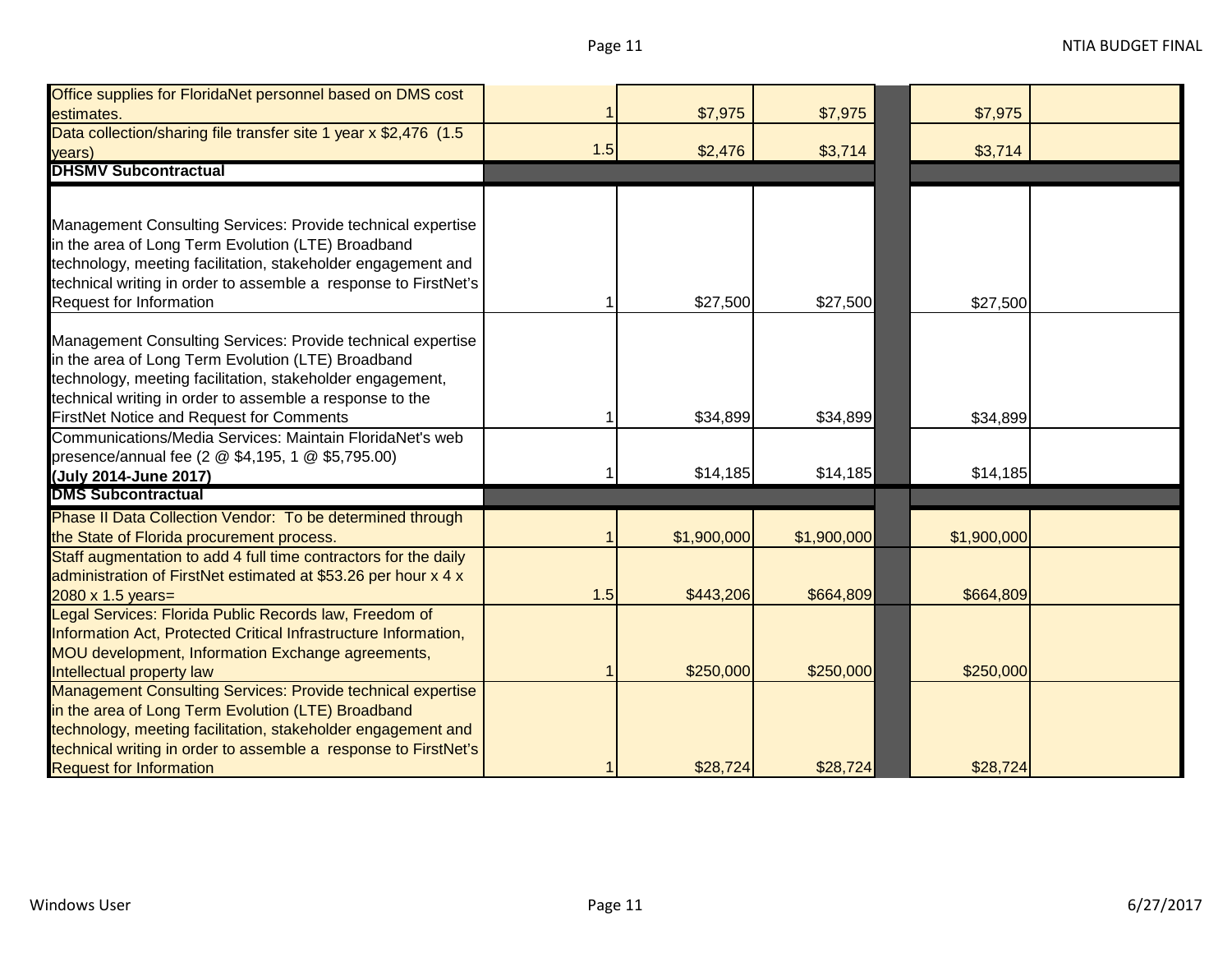| <b>Management Consulting Services: Provide technical expertise</b> |                 |          |             |          |          |
|--------------------------------------------------------------------|-----------------|----------|-------------|----------|----------|
| in the area of Long Term Evolution (LTE) Broadband                 |                 |          |             |          |          |
| technology, meeting facilitation, stakeholder engagement,          |                 |          |             |          |          |
| technical writing in order to assemble a response to the           |                 |          |             |          |          |
| <b>FirstNet Notice and Request for Comments</b>                    |                 | \$34,899 | \$34,899    | \$34,899 |          |
| Communications/Media Services: Maintain FloridaNet's web           |                 |          |             |          |          |
| presence/annual fee \$5,795                                        |                 |          |             |          |          |
| (July 2017-February 2018)                                          |                 | \$5,795  | \$5,795     | \$5,795  |          |
| <b>DHSMV Other</b>                                                 |                 |          |             |          |          |
|                                                                    |                 |          |             |          |          |
| <b>Meeting Conference Facilities</b>                               | 9               | \$1,650  | \$14,850    | \$14,850 |          |
|                                                                    |                 |          |             |          |          |
| Georgia Tech Research Institute (pre-award)                        |                 | \$31,172 | \$31,172    |          | \$31,172 |
| BizHub rental (provides printing, copying, faxing, scanning for    |                 |          |             |          |          |
| <b>FloridaNet Staff)</b>                                           |                 |          |             |          |          |
| 14 months x \$200                                                  | 14              | \$200    | \$2,800     |          | \$2,800  |
|                                                                    |                 |          |             |          |          |
| Shipping of Outreach and Education materials as needed             |                 | \$117    | \$117       | \$117    |          |
| Florida Administrative Review                                      |                 |          |             |          |          |
| Public notices to announce FloridaNet meetings                     | 14              | \$143    | \$2,002     | \$2,002  |          |
|                                                                    |                 |          |             |          |          |
| Subscription to telecommunications/cybersecurity publications      |                 |          |             |          |          |
| 1 years x \$8,000                                                  |                 | \$8,000  | \$8,000     | \$8,000  |          |
| <b>Meeting Attendance Time</b>                                     |                 |          |             |          |          |
| \$50/hour average volunteer salary x 1,260 hours of time           | 1260            | \$50     | \$63,000    |          | \$63,000 |
| <b>DMS Other</b>                                                   |                 |          |             |          |          |
| <b>Meeting Conference Facilities</b>                               | $\overline{28}$ | \$2,400  | \$67,200    | \$67,200 |          |
| Staff Augmentation office cost 4 x \$10,174 first year; \$40,696   |                 |          |             |          |          |
| 4 x \$6,183 for 1/2 year; \$13,266                                 | 4               | \$13,266 | \$53,062    |          | \$53,062 |
| BizHub rental (provides printing, copying, faxing, scanning for    |                 |          |             |          |          |
| FloridaNet Staff) 17 months x \$141.24                             | 17              | \$141    | \$2,401     |          | \$2,401  |
| Cellular telephone service for 4 DMS Staff                         |                 |          |             |          |          |
| \$60/month x 17 months                                             | 17              | \$240    | \$4,080     | \$4,080  |          |
| Office Space preaward (See attachment) (16 employees               |                 |          |             |          |          |
| estimated 180 hours/week * \$2.95/hour) * 16 weeks                 | 16              | \$531    | \$8,496     |          | \$8,496  |
| Office Space (See attachment) (13 employees estimated 200          |                 |          |             |          |          |
| hours/week * \$2.95/hour) * 78 weeks (1.5 years)                   | 78              | \$590    | \$46,026.24 |          | \$46,026 |
| Shipping of Outreach and Education materials as needed             | $\mathbf{1}$    | \$3,000  | \$3,000     | \$3,000  |          |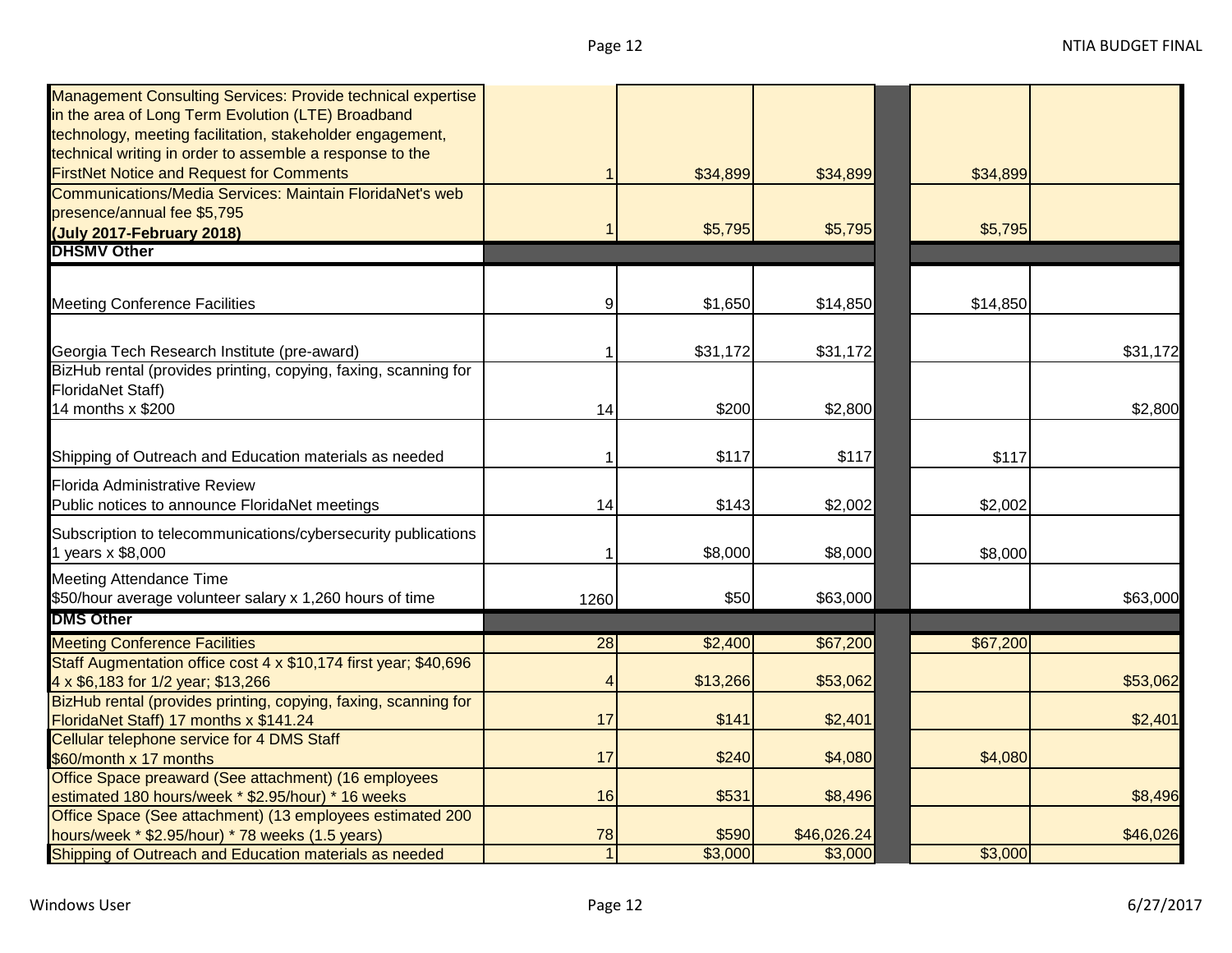| <b>Florida Administrative Review</b>                                                                                                                                             |           |         |           |                 |           |
|----------------------------------------------------------------------------------------------------------------------------------------------------------------------------------|-----------|---------|-----------|-----------------|-----------|
| <b>Public notices to announce FloridaNet meetings</b>                                                                                                                            | 21        | \$100   | \$2,100   | \$2,100         |           |
| Subscription to telecommunications/cybersecurity publications                                                                                                                    |           |         |           |                 |           |
| 2 years x \$8,000 (min.1 year subscription)                                                                                                                                      |           | \$8,000 | \$16,000  | \$16,000        |           |
| Meeting Attendance Time for Regional Outreach and<br>Workshops Vendor sponsored \$50/hour average volunteer<br>salary x 3 quarters x 7 regions each quarter x 32 attendees x $4$ |           |         |           |                 |           |
| <b>hours</b>                                                                                                                                                                     | 2,688     | \$50    | \$134,400 |                 | \$134,400 |
| Meeting Attendance Time for Executive and Techincal<br>\$50/hour average volunteer salary x 1,500 hours of time                                                                  | 1,500     | \$50    | \$75,000  |                 | \$75,000  |
| <b>DHSMV Indirect</b>                                                                                                                                                            |           |         |           |                 |           |
| <b>DHSMV Indirect Cost Rate</b><br>14.61% applied to total (Non-Federal Personnel & Fringe<br>costs). Based on MOA between DEM and DHSMV to manage<br><b>FloridaNet grant.</b>   | \$431,732 | 14.61%  | \$63,076  |                 | \$63,076  |
| <b>DHSMV Indirect</b>                                                                                                                                                            |           |         |           |                 |           |
| DMS INDIRECT COST RATE TBD                                                                                                                                                       |           | 0.00%   | \$0       | $\overline{50}$ |           |
|                                                                                                                                                                                  |           |         |           |                 |           |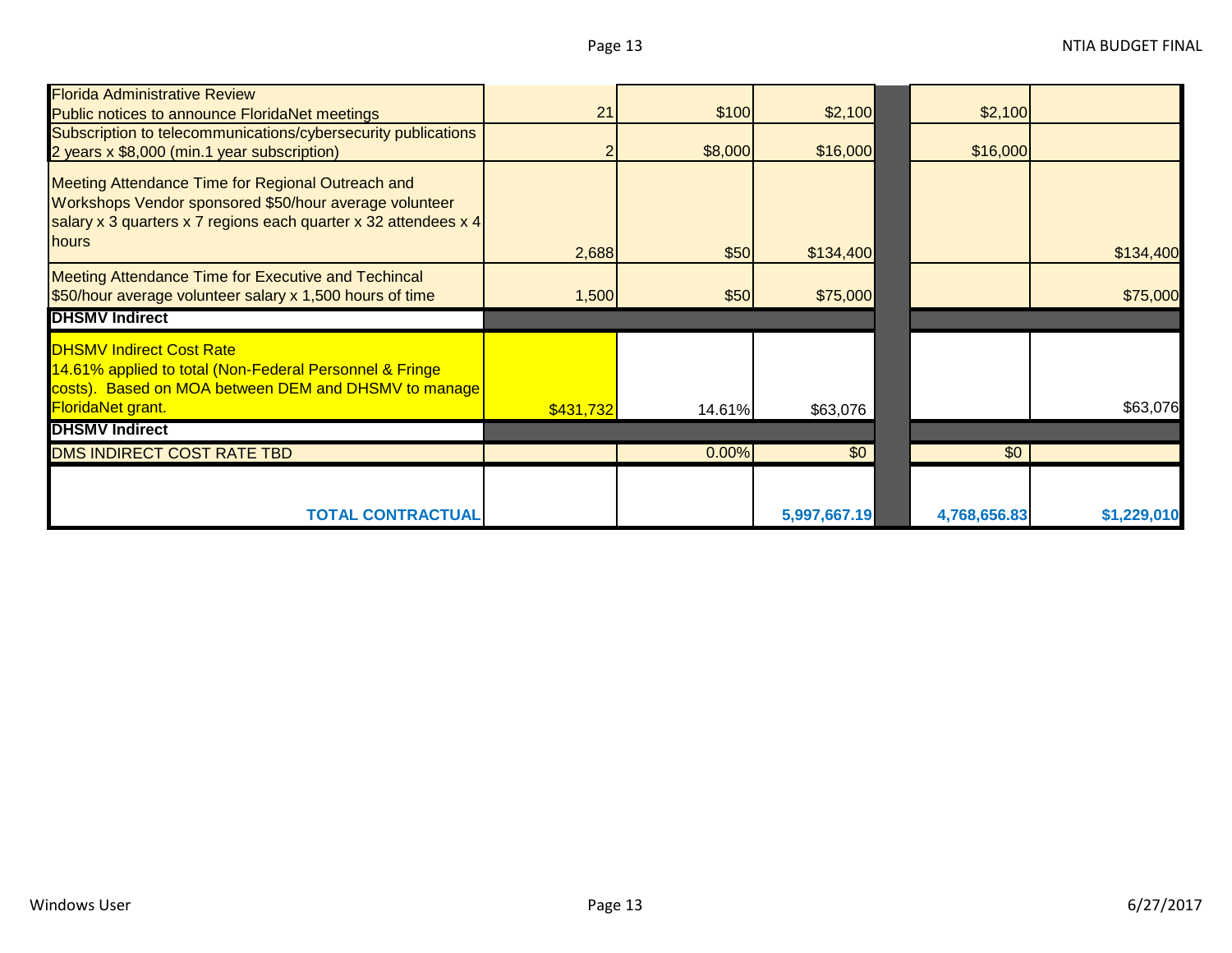| <b>G. CONSTRUCTION</b>    | Quantity | <b>Unit Cost</b> | <b>Total Cost</b> | Federal | <b>NON-FED MATCH</b> |
|---------------------------|----------|------------------|-------------------|---------|----------------------|
| N/A                       |          |                  |                   |         |                      |
|                           |          |                  |                   |         |                      |
| <b>TOTAL CONSTRUCTION</b> |          |                  | \$0               | \$0     | \$0                  |

| <b>Category</b>                                                                                                                                                                                                                          | <b>Detailed Description of Budget</b> |           |                   | <b>Breakdown of Costs</b> |                      |
|------------------------------------------------------------------------------------------------------------------------------------------------------------------------------------------------------------------------------------------|---------------------------------------|-----------|-------------------|---------------------------|----------------------|
| <b>H. OTHER</b>                                                                                                                                                                                                                          | <b>QUANTITY</b>                       | UNIT COST | <b>TOTAL COST</b> | <b>FEDERAL</b>            | <b>NON-FED MATCH</b> |
| DEM Direct support costs for personnel charged to the<br>program (i.e. rent, telephone, postage, etc). Annual figure of<br>\$13,000 (x 3 year period) is used to budget these costs of<br>which 49% will be charged to the grant program | \$39,000                              | 49%       | \$19,110          | \$19,110                  |                      |
| DEM Direct support costs for personnel charged to the<br>program (i.e. rent, telephone, postage, etc). Annual figure of<br>\$13,000 (x 1) is used to budget these costs of which 25% will<br>be charged to the grant program             | \$13,000                              | 25%       | \$3,250           | \$3,250                   |                      |
| TOTAL OTHERI                                                                                                                                                                                                                             |                                       |           | \$22,360          | \$22,360                  | \$0                  |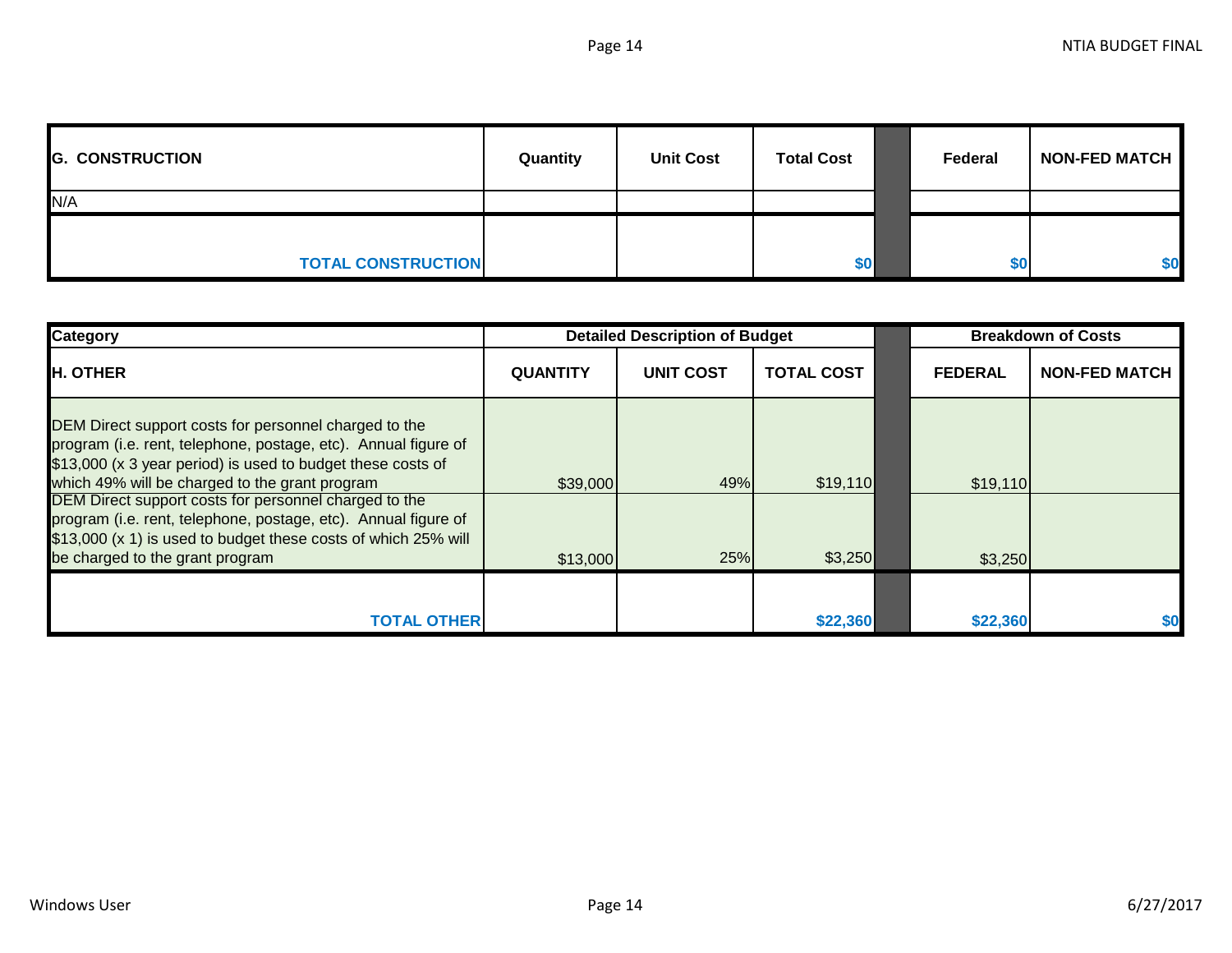| <b>TOTAL DIRECT CHARGES</b>                                        |                 |                                       | 6,116,240.73      | 4,887,230.90   | 1,229,010.48              |
|--------------------------------------------------------------------|-----------------|---------------------------------------|-------------------|----------------|---------------------------|
|                                                                    |                 |                                       |                   |                |                           |
| <b>Category</b>                                                    |                 | <b>Detailed Description of Budget</b> |                   |                | <b>Breakdown of Costs</b> |
| <b>H. Indirect Costs</b>                                           | <b>QUANTITY</b> | <b>UNIT COST</b>                      | <b>TOTAL COST</b> | <b>FEDERAL</b> | <b>NON-FED MATCH</b>      |
| <b>DEM Indirect Costs</b><br>32.71% of salary & benefit costs only | \$77,051        | 32.71%                                | \$25,203.22       | \$25,203.22    |                           |
| <b>DEM Indirect Costs</b><br>26.21% of salary & benefit costs only | \$13,759        | 26.21%                                | \$3,606.24        | \$3,606.24     |                           |
| DMS INDIRECT COST RATE TBD                                         |                 | 0.00%                                 | \$0               | \$0            |                           |
| <b>TOTAL INDIRECT CHARGES</b>                                      |                 |                                       | \$28,809          | \$28,809       | \$0                       |
| <b>TOTAL DIRECT &amp; INDIRECT</b>                                 |                 |                                       | \$6,145,050       | \$4,916,040.37 | \$1,229,010.48            |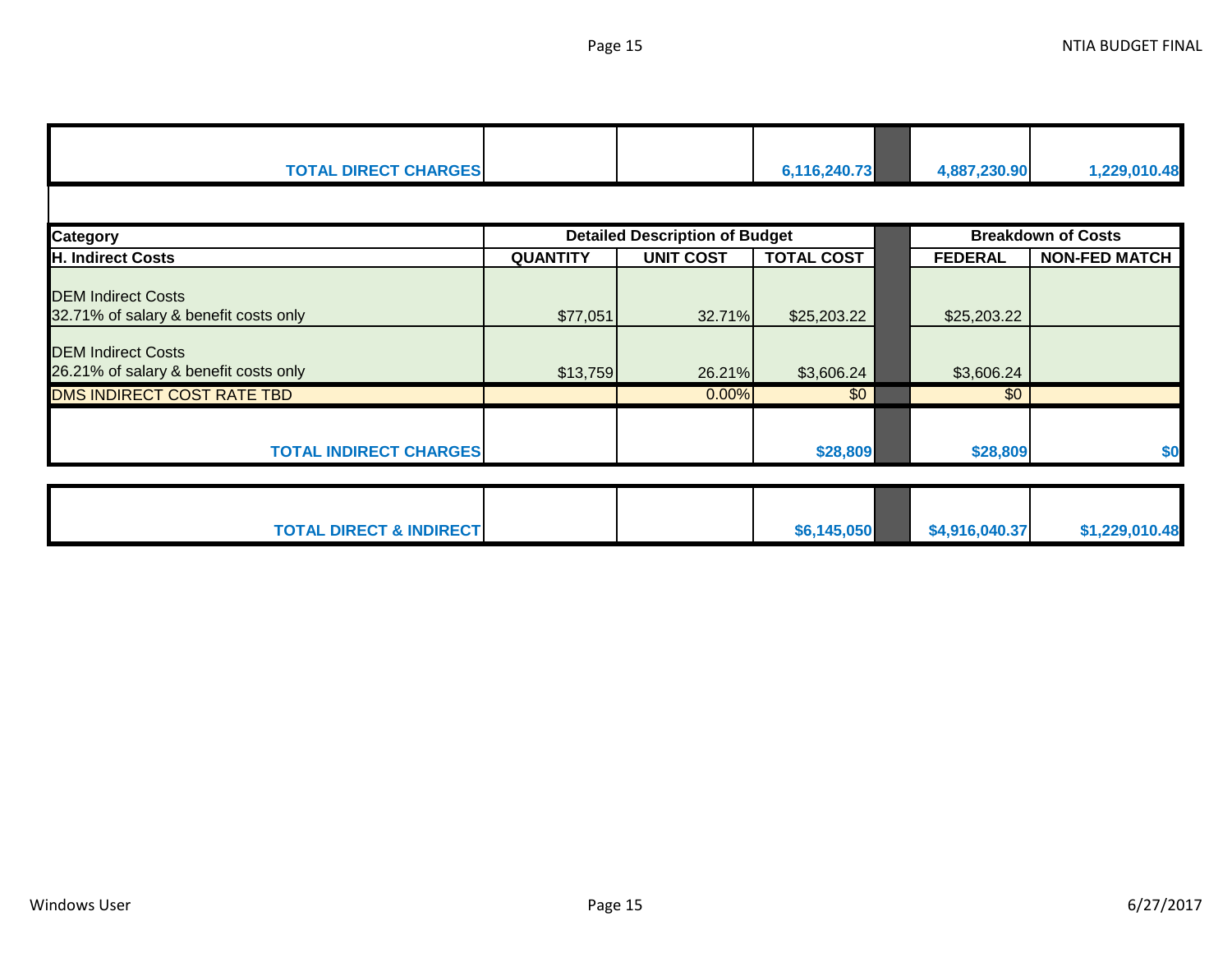

# **Budget Narrative for Florida Agreement**

| A. Personnel - DEM  |          |
|---------------------|----------|
| <b>Federal:</b>     | \$62,199 |
| <b>Non-Federal:</b> | 80       |
| Total:              | \$62,199 |

See the Detailed Budget Spreadsheet for calculations

Grant Manager (Federal): This person will provide grant management support ensuring that all federal reporting requirements are met as the Division of Emergency Management (DEM) is the designated State Authorized Agency. For three (3) years, 49% of their time was charged to SLIGP grant activities. The position being proposed concurrently manages grant agreements for the Homeland Security Grant Program. This position's annual salary based on state legislative salary actions was \$35,901. From 11/1/2016 to 10/31/2017 the position will decrease to 25% of the time on SLIGP activities, and the salary will be \$37,696. DEM will have one other staff person as the programmatic liaison with the FloridaNet program. This individual will not have any salary costs paid from the SLIGP grant.

| <b>B. Fringe - DEM</b> |          |
|------------------------|----------|
| <b>Federal:</b>        | \$28,611 |
| <b>Non-Federal:</b>    | SO       |
| <b>Total:</b>          | \$28,611 |

See the Detailed Budget Spreadsheet for calculations

Grant Manager (Federal): Benefits include FICA, health insurance, dental insurance, disability insurance, life insurance and retirement, risk management insurance (general liability, workmen's compensation, etc.). Fringe is calculated at 46% of annual salary cost. For three (3) years, this position spent 49% of their time on SLIGP, so of the annual total for fringe benefits of \$16,514.46, 49% of this figure has been allocated to this grant each year. From 11/1/2016 to 10/31/2018 the position will decrease to 25% of the time on SLIGP activities and the fringe will be adjusted to 25% of total cost.

| C. Travel - DEM     |         |
|---------------------|---------|
| <b>Federal:</b>     | \$3,001 |
| <b>Non-Federal:</b> | 80      |
| <b>Total:</b>       | \$3001  |

See the Detailed Budget Spreadsheet for calculations

Travel for FloridaNet Meetings (Federal): DEM's FloridaNet liaison(s) will be attending FloridaNet Executive and other FloridaNet meetings. If the agenda for each of the meetings involve issues other than public safety broadband network, the SLIGP grant will not be assessed the travel costs related to the other issues. The costs will be calculated based on the percentage of the agenda related to the public safety broadband network. Travel costs include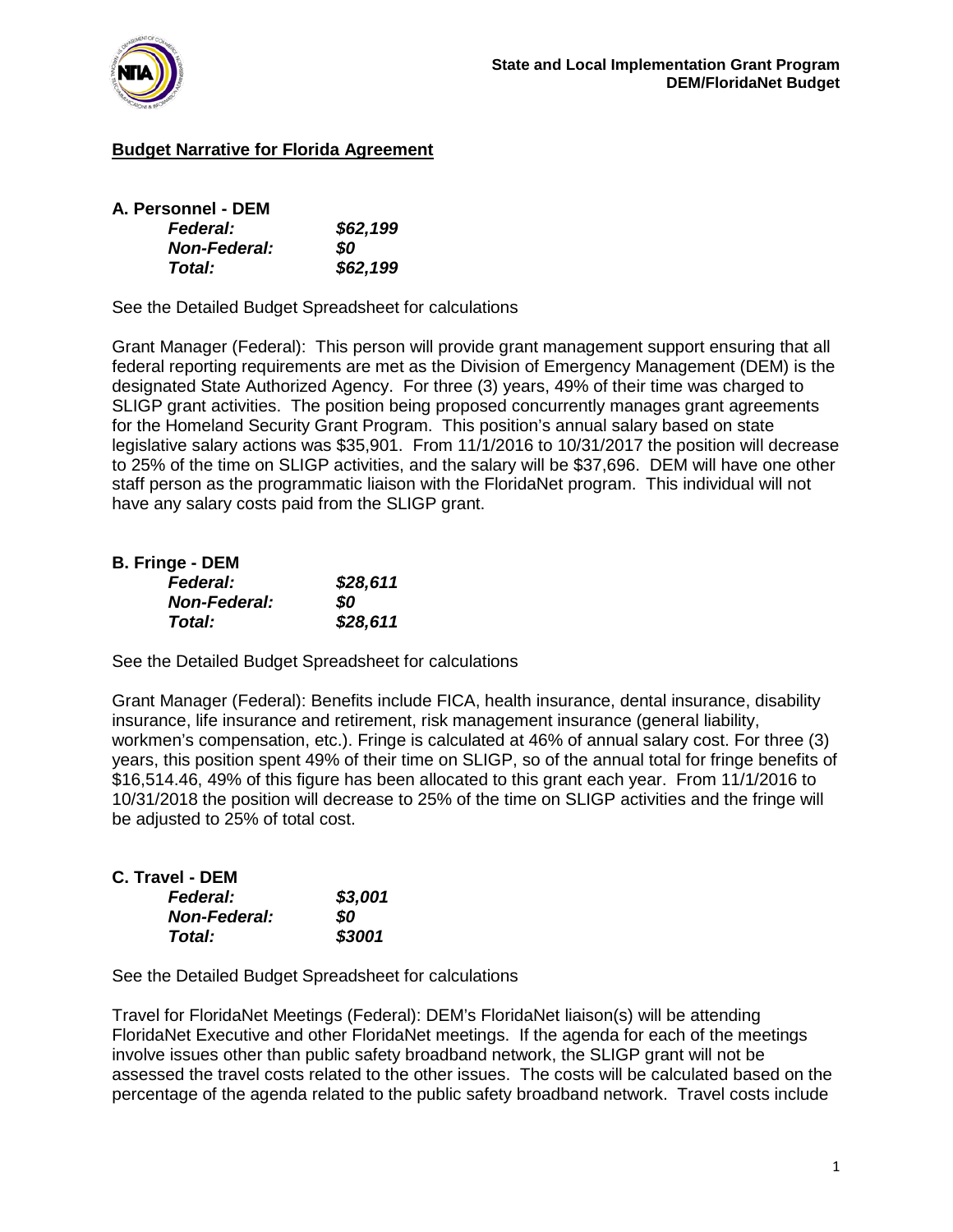

airfare (if applicable), hotel, rental car, meals and per diem. Estimating DEM: Travel to attend FloridaNet Executive Committee Meetings and other FloridaNet meetings for programmatic subject matter experts or DEM representatives. 6 meetings over the 4.5 year period of the grant at \$500 travel cost per meeting (2 nights hotel x \$150 = \$300; meals \$36.16 ; per diem  $$80; $84$  parking/transportation. Total  $$500 \times 6 = $3,001$ )

| D. Equipment - DEM  |     |
|---------------------|-----|
| <b>Federal:</b>     | SO. |
| <b>Non-Federal:</b> | SO. |
| Total:              | SO. |

DEM does not plan to have any equipment costs for this grant program.

|  | E. Supplies - DEM |
|--|-------------------|
|--|-------------------|

| <b>Federal:</b>     | \$2,403 |
|---------------------|---------|
| <b>Non-Federal:</b> | SO.     |
| Total:              | \$2,403 |

See the Detailed Budget Spreadsheet for calculations

Office Supplies (Federal): This includes paper, folders, pens, pencils, printer toner, and other general office supplies which will be used by the Grant Manager and DEM's programmatic staff for grant-related activities.

### **F. Contractual - DEM**

**The budget includes a total of \$5,997,667 in two subrecipient agreements. One agreement is with Florida Highway Safety and Motor Vehicles that ended on 9/30/2016. The second subrecipient agreement will transition programmatic activity to a subrecipient agreement with Florida Department of Management Services (DMS).** 

| <b>Federal:</b>     | \$4,768,657 |
|---------------------|-------------|
| <b>Non-Federal:</b> | \$1,229,010 |
| Total:              | \$5,997,667 |

See the Detailed Budget Spreadsheet for calculations

DEM is passing through \$4,768,657 to subrecipients to conduct Planning activities eligible under the State and Local Implementation Grant Program by use of cost reimbursement subrecipient agreements. Combined subrecipient provided match will total \$1,229,010 or 20% of the total combined amount of \$6,145,050 which consists of federal and non-federal (state) matching funds. A single vendor contract will be awarded for an estimated \$1,900,000. The draft vendor contract has been provided to NTIA for pre-approval. The non-federal share amount of \$496,794 was provided by the Department of Highway Safety and Motor Vehicles in the first three (3) years, with the balance of non-federal share \$732,216 provided by the Department of Management Services in the final year and a half.

### **Contractual included the subrecipient agreement with FHSMV.**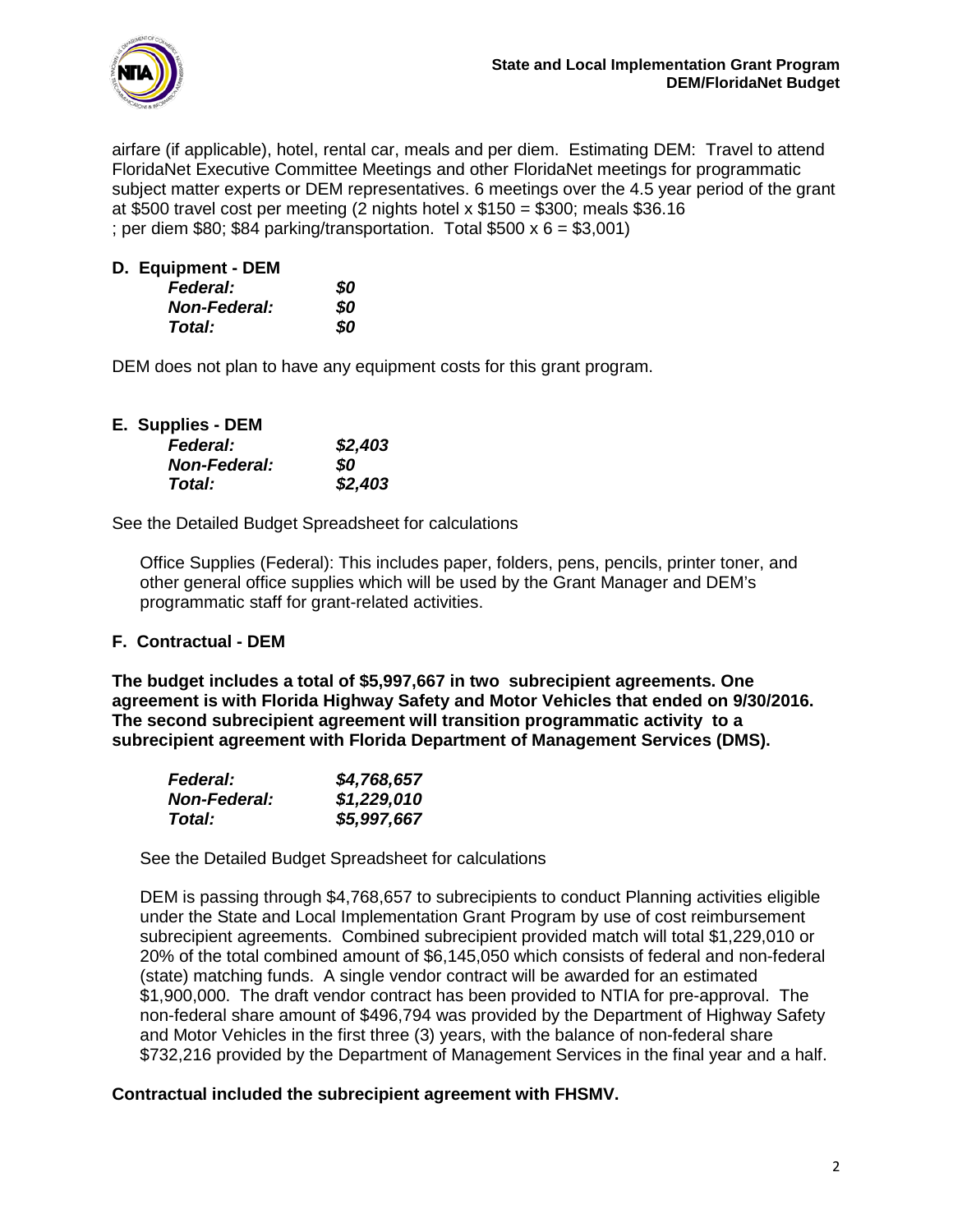

| <b>Federal:</b>     | \$76,584 |
|---------------------|----------|
| <b>Non-Federal:</b> | SO.      |
| Total:              | \$76,584 |

- Management Consulting Services (federal): Provide technical expertise in the area of Long Term Evolution (LTE) Broadband technology, meeting facilitation, stakeholder engagement and technical writing in order to assemble a response to FirstNet's Request for Information
- Management Consulting Services (federal): Provide technical expertise in the area of Long Term Evolution (LTE) Broadband technology, meeting facilitation, stakeholder engagement, technical writing in order to assemble a response to the FirstNet Notice and Request for Comments
- Communications/Media Services (federal): Maintain FloridaNet's web presence/annual fee (July 2014-June 2017)

### **Contractual included the subrecipient agreement with DMS.**

| <b>Federal:</b>     | \$2,884,227 |
|---------------------|-------------|
| <b>Non-Federal:</b> | SO.         |
| Total:              | \$2,884,227 |

- Phase II Data Collection Vendor (Federal): Vendor will collect data from around the State of Florida to use for the FirstNet state plans and for the Opt-in/Opt-out decision making process.
- Staff Augmentation (Federal): The addition of four (4) full time contractors for the daily administration of FirstNet.
- Legal Services (Federal): Services to assist with decision making process (Florida Public Records Law, Freedom of Information Act, Protected Critical Infrastructure Information, MOU development, Information Exchange agreements and Intellectual Property Law).
- Management Consulting Services (Federal): Provide technical expertise in the area of Long Term Evolution (LTE) Broadband technology, meeting facilitation, stakeholder engagement and technical writing in order to assemble a response to FirstNet's Request for Information.
- Management Consulting Services (Federal): Provide technical expertise in the area of Long Term Evolution (LTE) Broadband technology, meeting facilitation, stakeholder engagement and technical writing in order to assemble a response to the FirstNet Notice and Request for Comments.
- Communications/Media Services (Federal): Communications/Media Services will be used to promote a visible presence of the FirstNet/FloridaNet activities through videos, media, and website design.

**Personnel included the subrecipient agreement with FHSMV.**

| <i><b>Federal:</b></i> | \$368,987 |
|------------------------|-----------|
| <b>Non-Federal:</b>    | \$241,700 |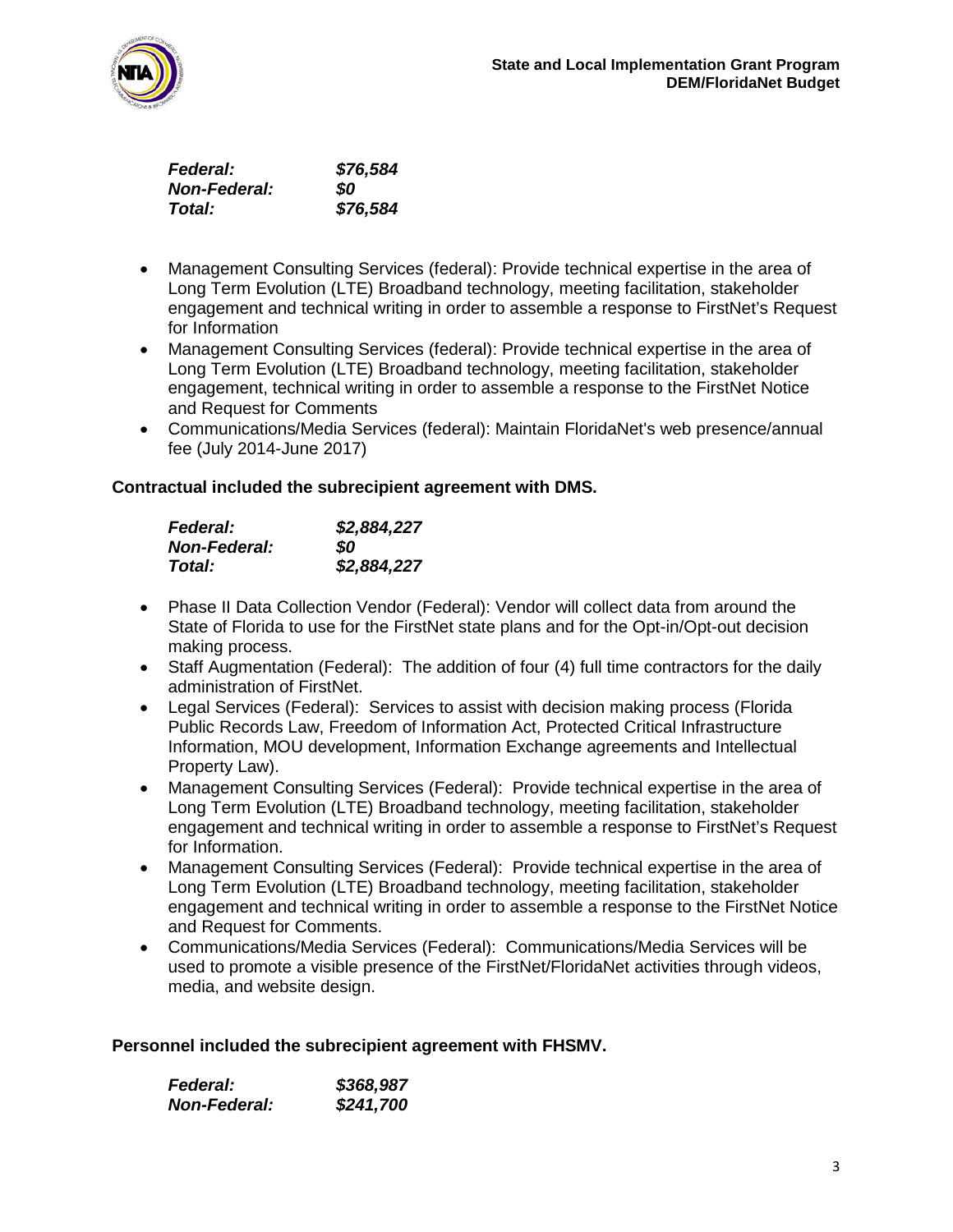

## *Total: \$610,687*

- DHSMV Grant Manager (Non-Federal, pre- and post-award): This person will provide day to day grant management and oversight, prepare progress reports, ensuring grant activities are completed timely manner. This individual has more than 15 years of private and government sector experience delivering large system integration and technology infrastructure programs. This position will spend 50% of his time on SLIGP grant activities. This person also provided pre-award expertise in the development of the grant application. All of this expense will be provided as an in-kind match. The source of this match is the state's general fund and is not from another federal source. Please note: the incumbent left the position in January 2015 and the role of grant manager is being filled by a DHSMV member whose salary is included in the Indirect Cost Rate used as match by DHSMV.
- DHSMV Facilitator (Non-Federal): This person will be coordinating many of the logistical issues surrounding Florida's SLIGP efforts, including ensuring that the DHSMV is able to work closely with our partners, stakeholders, FloridaNet Advisory Board and Executive Committee members throughout the grant period. This person is an internationally recognized pioneer in the use of innovative processes for team-based collaborative activities. This expense will be provided as an in-kind match. The source of this match is the state's general fund and is not from another federal source. Please note: the incumbent in this position left in January 2015 and will not be replaced.
- DHSMV Chief Technology Officer (Non-Federal): This sworn law enforcement major serves as an advisor to the Executive Committee and lends expertise in the technology and law enforcement areas. Approximately 20 hours per month will be spent on SLIGP activities. All of this expense will be provided as an in-kind match. The source of this match is the state's general fund and is not from another federal source. (Retired, December 2014)
- DHSMV Chief Technology Officer (Non-Federal): Position was added as in-kind match when the SPOC identified the major as the Assistant Chief Technology Officer and assigned him to the FloridaNet grant. This sworn law enforcement Major serves as an advisor to the Executive Committee and lends expertise in the technology and law enforcement areas. Approximately 1,400 hours will be spent on SLIGP activities. All of this expense will be provided as an in-kind match. The source of this match is the state's general fund and is not from another federal source.
- DHSMV FHP/SLERS Communications Expert (Non-Federal): This sworn law enforcement lieutenant lends expertise in the radio communications and law enforcement areas. Approximately 5 hours per month will be spent on SLIGP activities. All of this expense will be provided as an in-kind match. The source of this match is the state's general fund and is not from another federal source. Please note: this position is no longer involved on the SLIGP project as of July 2015.
- DHSMV Utilities Systems/Engineering Specialist (Non-Federal): This non-sworn staff member provides assistance to the major, project manager, and SLIGP grant staff. Approximately 250 hours will be spent on SLIGP activities. All of this expense will be provided as an in-kind match. The source of this match is the state's general fund and is not from another federal source.
- DHSMV Grant Assistant (Federal): This full time position will assist the grant manager and project manager in the day to day management of the SLIGP activities. She has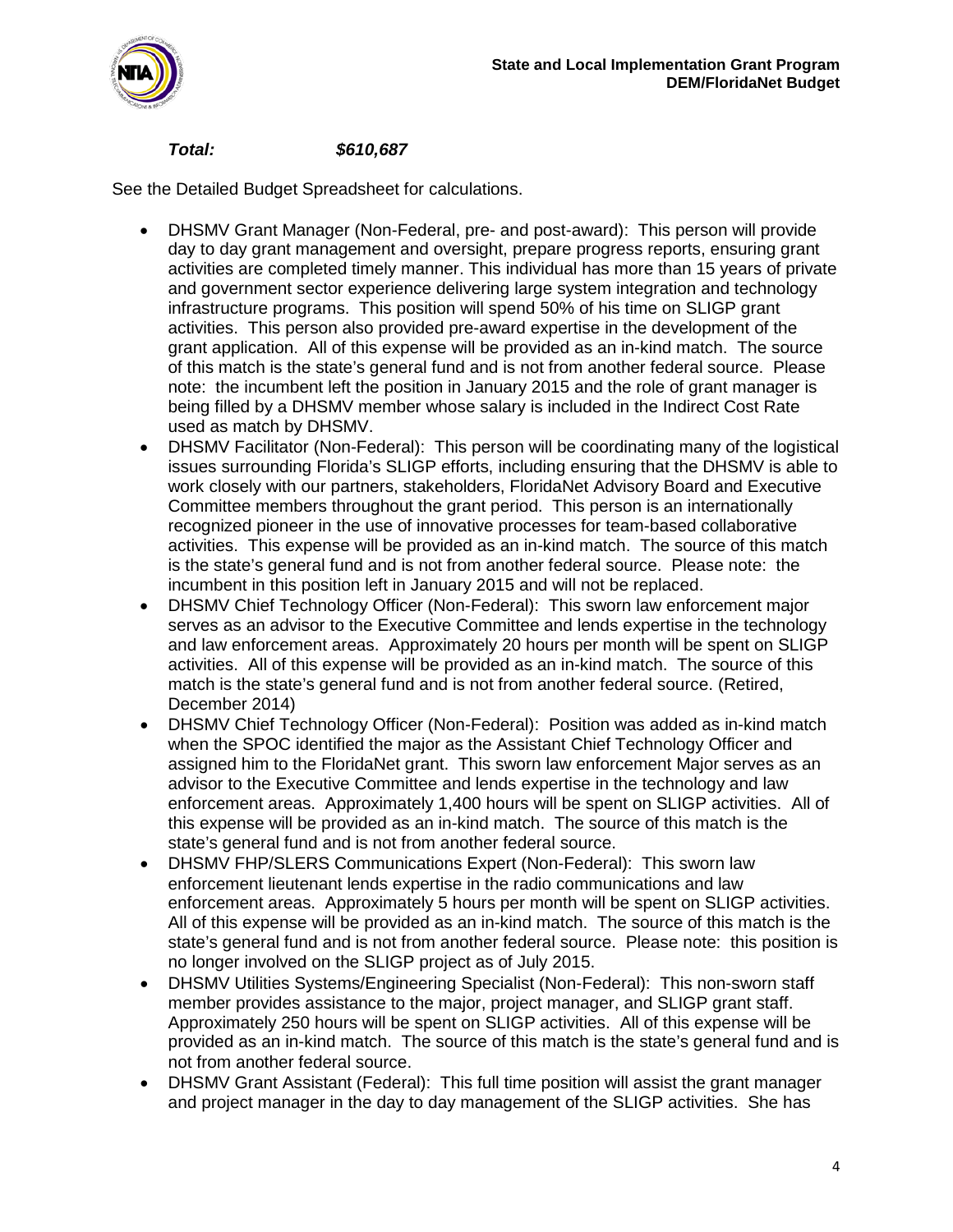

over 30 years of department management, supervisory, and administrative experience in project implementation, specifically in the technology based area.

- DHSMV Assistant Facilitator (Federal): This part-time position will assist the facilitator with the Advisory Board and Executive Committee meetings. He has over 20+ years of experience, specializing in innovative approaches to planning and governance issues and over 1,000 electronic sessions with a wide range of public, private, and military teams. Please note: this position was vacated in June 2014 and will not be filled.
- DHSMV FloridaNet Data Processing Consultant--Design (Federal): This full time position will configure and maintain the FloridaNet.gov public facing web site and coordinate the collection of Phase 2 data elements from across the state. This position will also work closely with the Phase 2 vendor to ensure all data elements are captured and presented in a format that allows public safety to work with FirstNet on planning the network design.
- DHSMV FloridaNet Data Processing Consultant—Policy (Federal): This full time position will respond to public records requests, interpreting and conveying FirstNet's message to Florida's public safety entities, the technical committee and the executive committee, and manage the education and outreach materials and presentations.
- DHSMV FloridaNet Data Processing Consultant--Planning (Federal): This full time position will be the project planning coordinator. The position will maintain and update the project plan, schedule meetings, track tasks, identify and book meeting space and plan all consultation, outreach and education, data collection and design efforts associated with the network.

## **Personnel included the subrecipient agreement with DMS.**

| <b>Federal:</b>     | \$205,500 |
|---------------------|-----------|
| <b>Non-Federal:</b> | \$306,911 |
| Total:              | \$512,411 |

- DMS staff (sub award transfer preparation) 16 staff averaging (Non-Federal): Preparation by sixteen (16) members of DMS to transfer the State and Local Implementation Grant Program from the DHSMV to DMS. This reflects work from July 1, 2016 to September 30, 2016.
- DMS Grant/Project Manager (Non-Federal): This person will manage the State and Local Implementation Grant Program (SLIGP) Federal Grant requirements and submit quarterly reports and federal reports as required. All of this expense will be provided as an in-kind match. The source of this match is the state's general fund and is not from another federal source.
- DMS Grant/Project Manager (Non-Federal): This person will manage the State and Local Implementation Grant Program (SLIGP) Federal Grant requirements and submit quarterly reports and federal reports as required. All of this expense will be provided as an in-kind match. The source of this match is the state's general fund and is not from another federal source.
- DMS Facilitator (Non-Federal): This person will be coordinating many of the logistical issues surrounding Florida's SLIGP efforts, including ensuring that DMS is able to work closely with our partners, stakeholders, FloridaNet Advisory Board and Executive Committee members throughout the grant period. This expense will be provided as an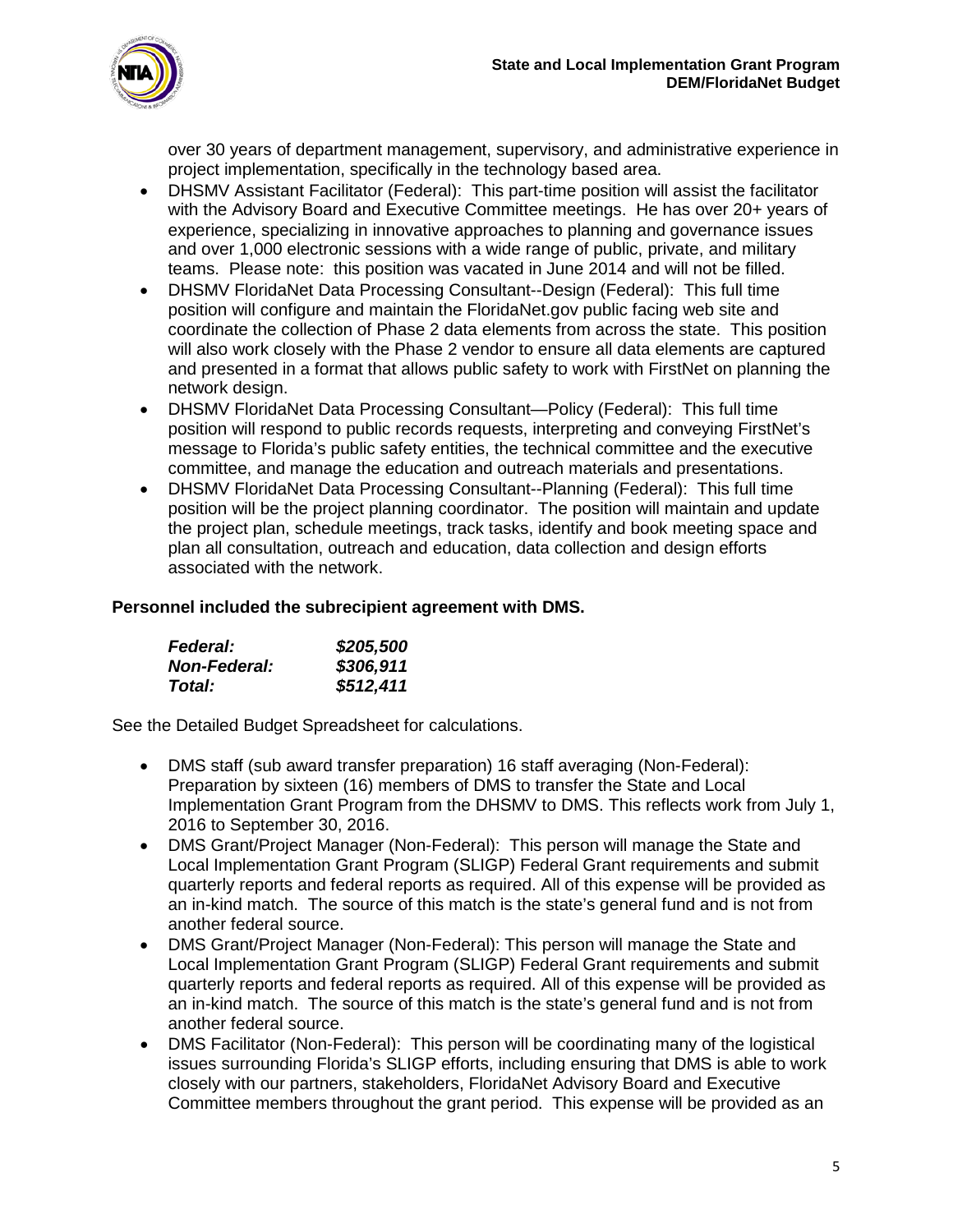

in-kind match. The source of this match is the state's general fund and is not from another federal source.

- DMS Chief Technology Officer (Non-Federal): This person serves as an advisor to the Executive Committee and lends expertise in the technology and law enforcement areas. All of this expense will be provided as an in-kind match. The source of this match is the state's general fund and is not from another federal source.
- DMS SLERS Communications Expert (Non-Federal): This expert lends expertise in the radio communications and law enforcement areas. All of this expense will be provided as an in-kind match. The source of this match is the state's general fund and is not from another federal source.
- DMS Utilities Systems/Engineering Specialist (Non-Federal): This staff member provides assistance to the project manager and SLIGP grant staff. All of this expense will be provided as an in-kind match. The source of this match is the state's general fund and is not from another federal source.
- DMS Communications Technician Coordinator (Federal): This full time position will configure and maintain the FloridaNet.gov public facing web site and coordinate the collection of Phase 2 data elements from across the state. This position will also work closely with the Phase 2 vendor to ensure all data elements are captured and presented in a format that allows public safety to work with FirstNet on planning the network design. This position will be 100% allocated to SLIGP activities.
- DMS Grant Assistant (Federal): This full time position will assist the grant manager and project manager in the day to day management of the SLIGP activities. This position will be 100% allocated to SLIGP activities.
- DMS Assistant Facilitator (Federal): This full-time position will assist the facilitator with the Advisory Board and Executive Committee meetings. This position will be 100% allocated to SLIGP activities.

### **Fringe included the subrecipient agreement with FHSMV.**

| <b>Federal:</b>     | \$69,004  |
|---------------------|-----------|
| <b>Non-Federal:</b> | \$58,901  |
| Total:              | \$127,905 |

- DHSMV Grant Manager (Non-Federal): Benefits include FICA. This person also provided pre-award expertise in the development of the grant application. All of this expense will be provided as an in-kind match. The source of this match is the state's general fund and is not from another federal source.
- DHSMV Facilitator (Non-Federal): Benefits include FICA. All of this expense will be provided as an in-kind match. The source of this match is the state's general fund and is not from another federal source.
- DHSMV Chief Technology Officer (Non-Federal): Benefits are calculated at 58.62% for sworn law enforcement special risk and include FICA, retirement, workers compensation, unemployment insurance, health insurance, and life insurance. All of this expense will be provided as an in-kind match. The source of this match is the state's general fund and is not from another federal source.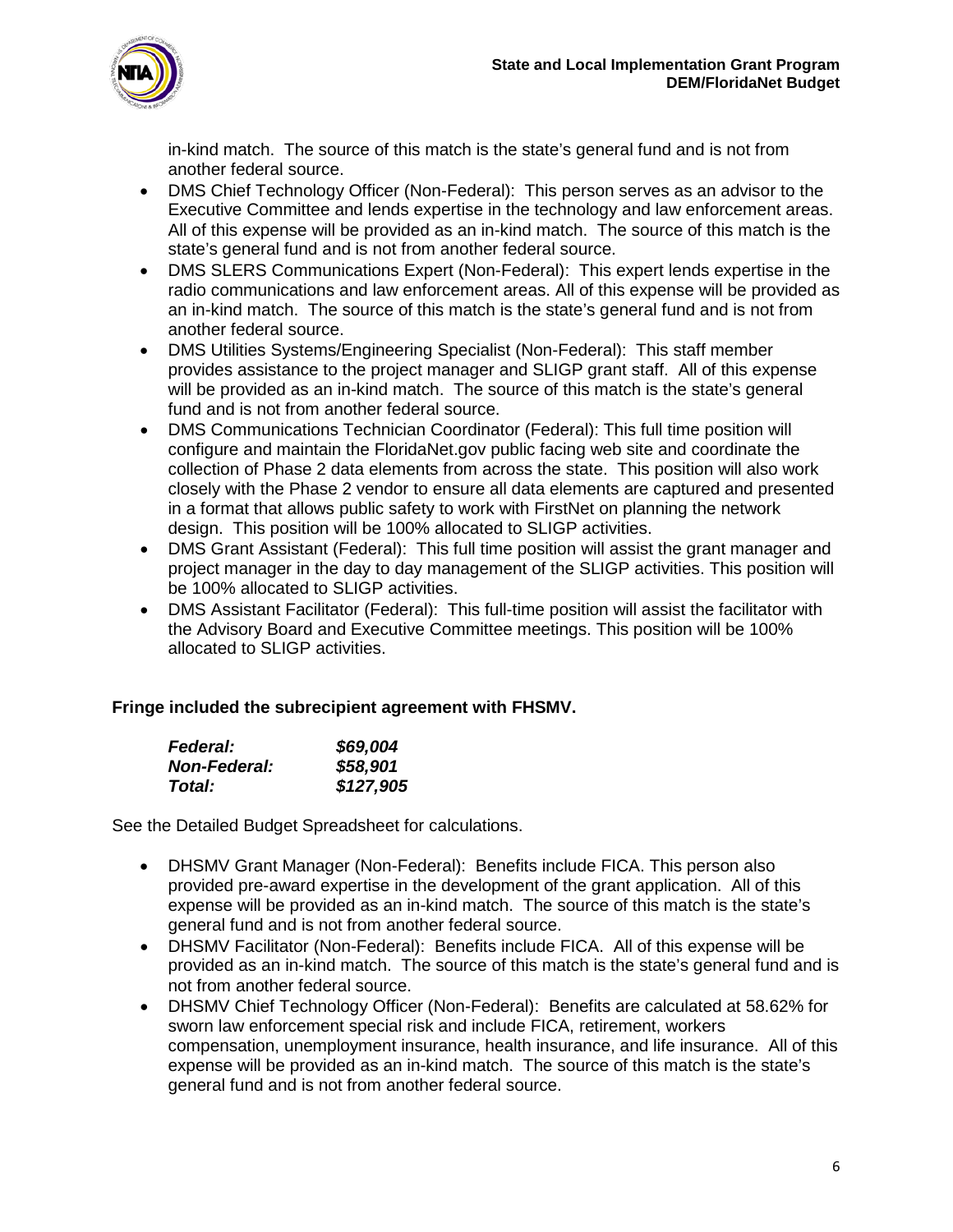

- DHSMV Chief Technology Officer (Non-Federal): Benefits are calculated at 58.62% for sworn law enforcement special risk and include FICA, retirement, workers compensation, unemployment insurance, health insurance, and life insurance. All of this expense will be provided as an in-kind match. The source of this match is the state's general fund and is not from another federal source.
- DHSMV FHP/SLERS Communications Expert (Non-Federal): Benefits are calculated at 58.62% for sworn law enforcement special risk and include FICA, retirement, workers compensation, unemployment insurance, health insurance, and life insurance. All of this expense will be provided as an in-kind match. The source of this match is the state's general fund and is not from another federal source.
- DHSMV Utilities Systems/Engineering Specialist (Non-Federal): This non-sworn staff member provides assistance to the major and SLIGP staff with SLIGP activities and research. All of this expense will be provided as an in-kind match. The source of this match is the state's general fund and is not from another federal source.
- DHSMV Grant Assistant (Federal): Benefits include FICA and health insurance.
- DHSMV Assistant Facilitator (Federal): Benefits include FICA.
- DHSMV FloridaNet Data Processing Consultant--Design (Federal): Benefits include FICA and health insurance.
- DHSMV FloridaNet Data Processing Consultant--Policy (Federal): Benefits include FICA.
- DHSMV FloridaNet Data Processing Consultant--Planning (Federal): Benefits include FICA.

### **Fringe included the subrecipient agreement with DMS.**

| <b>Federal:</b>     | \$57,101  |
|---------------------|-----------|
| <b>Non-Federal:</b> | \$105,921 |
| Total:              | \$163,022 |

- DMS Staff (subaward agreement preparation) (Non-Federal): Benefits include FICA, health insurance, Retirement and Workers Compensation Insurance. All of this expense will be provided as an in-kind match. The source of this match is the state's general fund and is not from another federal source.
- DMS Staff (Non-Federal): Benefits include FICA, and retirement. All of this expense will be provided as an in-kind match. The source of this match is the state's general fund and is not from another federal source.
- DMS Communication Technician coordinator (Salary Federal) FICA calculated at 7.65% Non-Fed Match. The source of this match is the state's general fund and is not from another federal source.
- DMS Grant Assistant and Assistant Facilitator (Federal): Benefits include FICA and health insurance.
- DMS Grant/Project Manager Supervisor (Non-Federal): Health insurance is the matched at the same hours as committed to the project. All of this expense will be provided as an in-kind match. The source of this match is the state's general fund and is not from another federal source.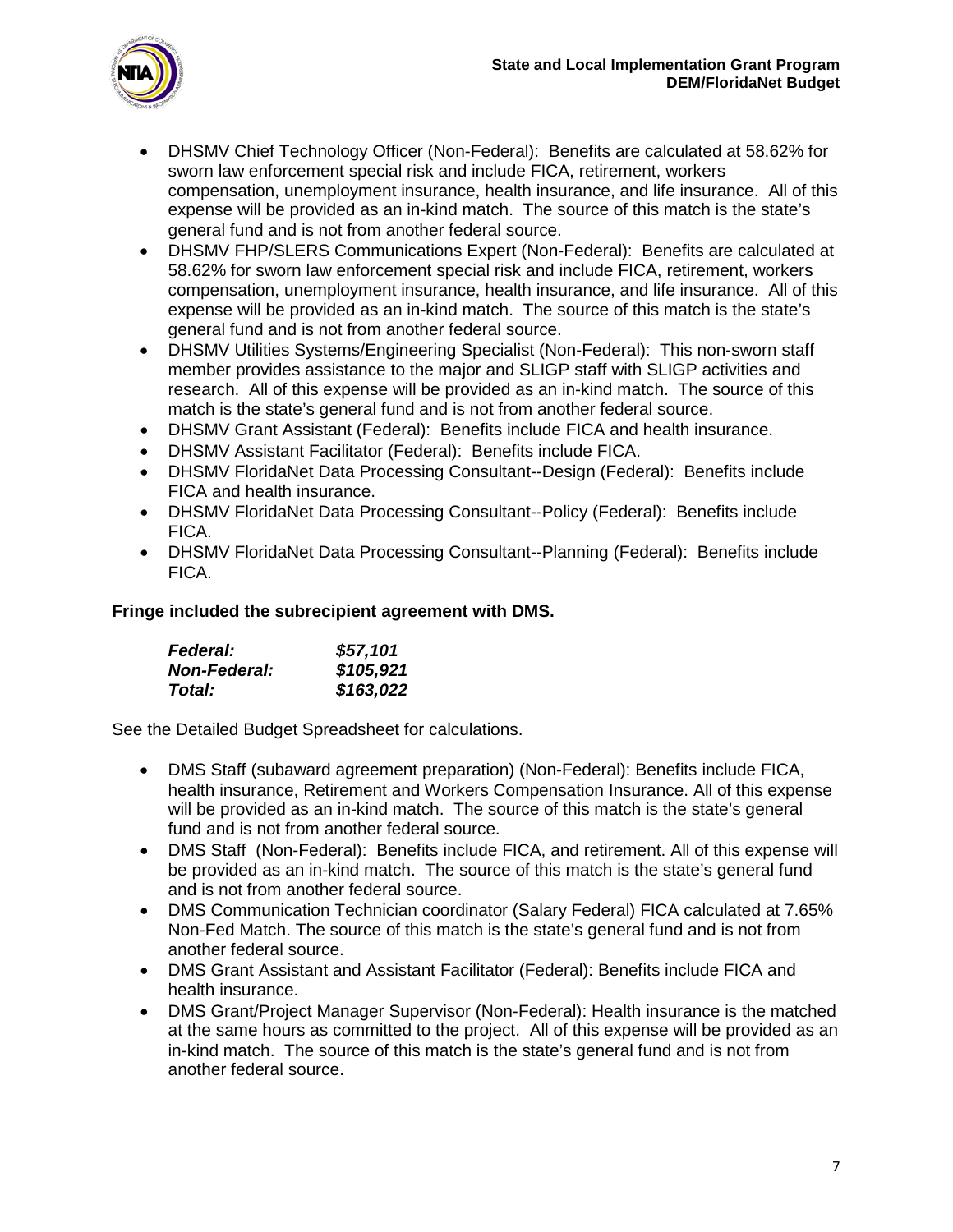

- DMS Grant/Project Manager (Program) (Non-Federal): Health insurance is the matched at the same hours as committed to the project. All of this expense will be provided as an in-kind match. The source of this match is the state's general fund and is not from another federal source.
- DMS Grant/Project Manager (Project) (Non-Federal): Health insurance is the matched at the same hours as committed to the project. All of this expense will be provided as an in-kind match. The source of this match is the state's general fund and is not from another federal source.
- DMS Facilitator (Non-Federal): Benefits include FICA, health insurance and retirement. All of this expense will be provided as an in-kind match. The source of this match is the state's general fund and is not from another federal source.
- DMS Chief Technology Officer (Non-Federal): Benefits include FICA, and health insurance. All of this expense will be provided as an in-kind match. The source of this match is the state's general fund and is not from another federal source.
- DMS SLERS Communications Expert (Non-Federal): Benefits include FICA, and health insurance. All of this expense will be provided as an in-kind match. The source of this match is the state's general fund and is not from another federal source.
- DMS Utilities Systems/Engineering Specialist (Non-Federal): Benefits include FICA, and health insurance. All of this expense will be provided as an in-kind match. The source of this match is the state's general fund and is not from another federal source.
- DMS Communication Technician Coordinator (Federal): Benefits include health insurance.
- DMS Communication Technician Coordinator, Grant Assistant, and Assistant Facilitator (Federal): All three positions Workers Compensation insurance is a benefit.

# **Travel included the subrecipient agreement with FHSMV.**

| <b>Federal:</b>     | \$201,720 |
|---------------------|-----------|
| <b>Non-Federal:</b> | \$27,868  |
| Total:              | \$229,588 |

- Travel for Regional FirstNet (Non-Federal): Staff will attend the regional meeting in Memphis in June to share information and collaborate with other grant recipients. Travel costs include airfare, hotel, meals, per diem, and parking/transportation. All of this expense will be provided as an in-kind match. The source of this match is the state's general fund and is not from another federal source.
- Travel for Executive Committee Meetings (Non-Federal): Travel for the chair to attend the executive committee meetings throughout the state. Travel costs include airfare, hotel, meals, per diem, and parking/transportation. All of this expense will be provided as an in-kind match. The source of this match is the state's general fund and is not from another federal source.
- Travel to 26 Executive Committee Meetings and/or other meetings as required by DHSMV staff involved with FloridaNet (Non-Federal). Travel costs include ground transportation, hotel, meals, and per diem. All of this expense will be provided as an inkind match. The source of this match is the state's general fund and is not from another federal source.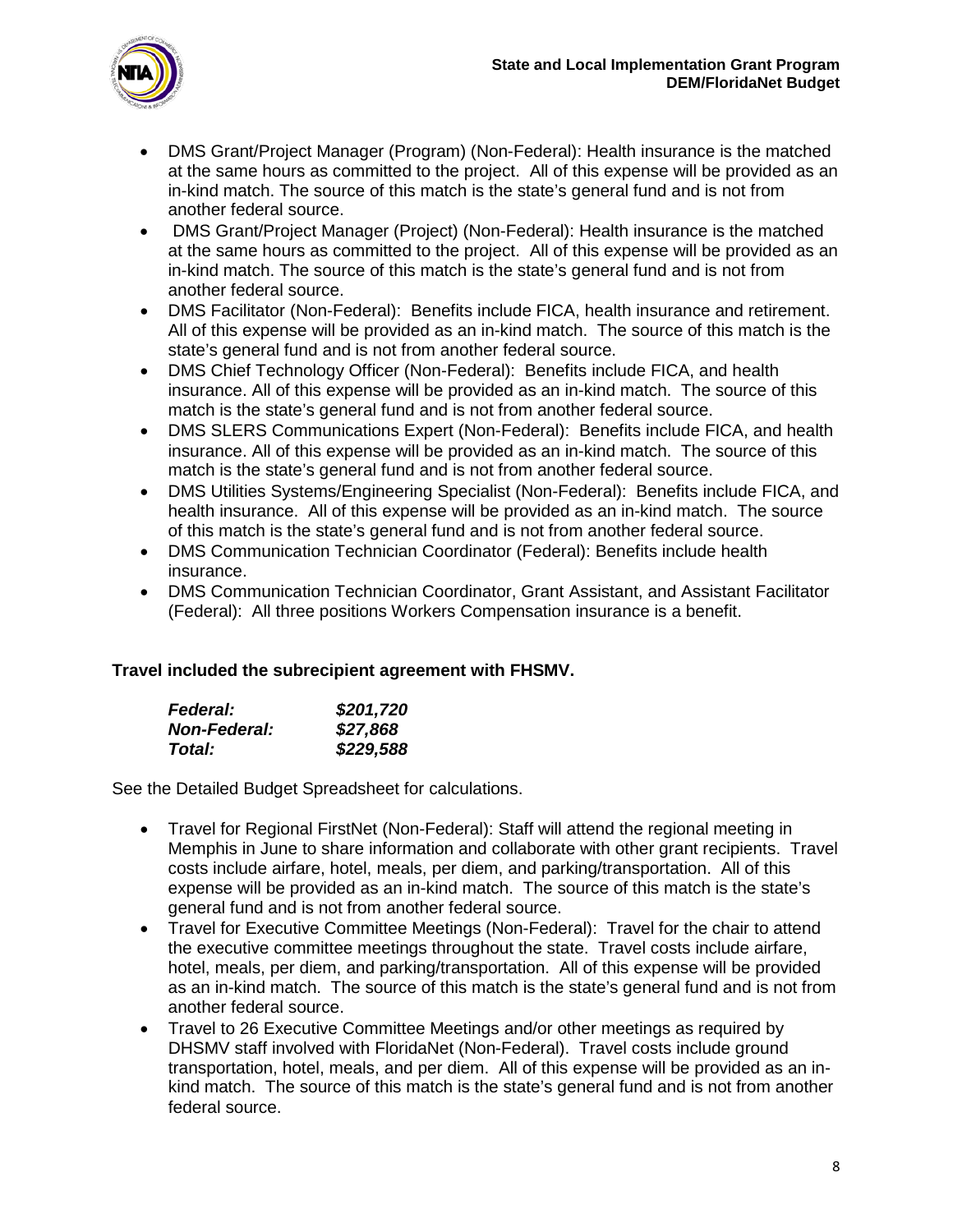

- Travel to 26 Executive Committee Meetings and/or other meetings as required by DHSMV staff involved with FloridaNet (Non-Federal). Travel costs include airfare, hotel, meals, per diem, and parking/transportation. All of this expense will be provided as an inkind match. The source of this match is the state's general fund and is not from another federal source.
- Advisory board member's travel; 12 board members flying to 42 meetings and may include out of state travel. Travel costs include airfare, hotel, meals, per diem, and parking/transportation. (Federal)
- Advisory board member's travel; 12 board members driving to 42 meetings. Travel costs include transportation, hotel, meals, and per diem. (Federal)
- DHSMV staff travel; 2 members to Advisory Board/Executive Committee meetings. Travel costs include hotel, meals, and per diem. (Federal)
- DHSMV staff travel; 1 member to Advisory Board/Executive Committee meetings. Travel costs include transportation, hotel, meals, and per diem. This staff person will provide the transportation for the other DHSMV staff members attending the meetings. (Non-Federal)

# **Travel included the subrecipient agreement with DMS.**

| <b>Federal:</b>     | \$648,030 |
|---------------------|-----------|
| <b>Non-Federal:</b> | SO.       |
| Total:              | \$648,030 |

- Mileage for Regional field staff to travel within their regions (Federal): Travel costs include mileage to workshops and meetings in their region.
- Travel to Regional Meetings for 10 attendees (Federal): Travel costs include airfare, hotel, meals, per diem and parking/transportation.
- Travel to Executive Committee Meetings by Chair (Federal): Travel for the chair to attend 5 executive committee meetings throughout the state. Travel costs include airfare, hotel, meals, per diem, and parking/transportation.
- Travel to 15 Executive Committee Meetings and/or other meetings as required by DMS staff involved with FloridaNet (Federal). Travel costs include airfare, hotel, meals, per diem, and parking/transportation.
- Advisory board member's travel (Federal): 12 members flying to 21 meetings and may include out of state travel. Travel costs include airfare, hotel, meals, per diem, and parking/transportation.
- Advisory board member's travel (Federal): 12 board members driving to 21 meetings. Travel costs include transportation, hotel, meals, and per diem.
- DMS staff travel to Advisory Board/Executive Committee meetings (Federal): Travel for 3 members and costs include airfare, hotel, meals, per diem and parking/transportation.
- DMS staff travel to Advisory Board/Executive Committee meetings (Federal): Travel for 3 members and costs include transportation, hotel, meals, and per diem.
- DMS staff travel to attend ad hoc workshops or presentations (Federal): Travel for 1 member and costs include transportation, hotel, meals, per diem and incidentals.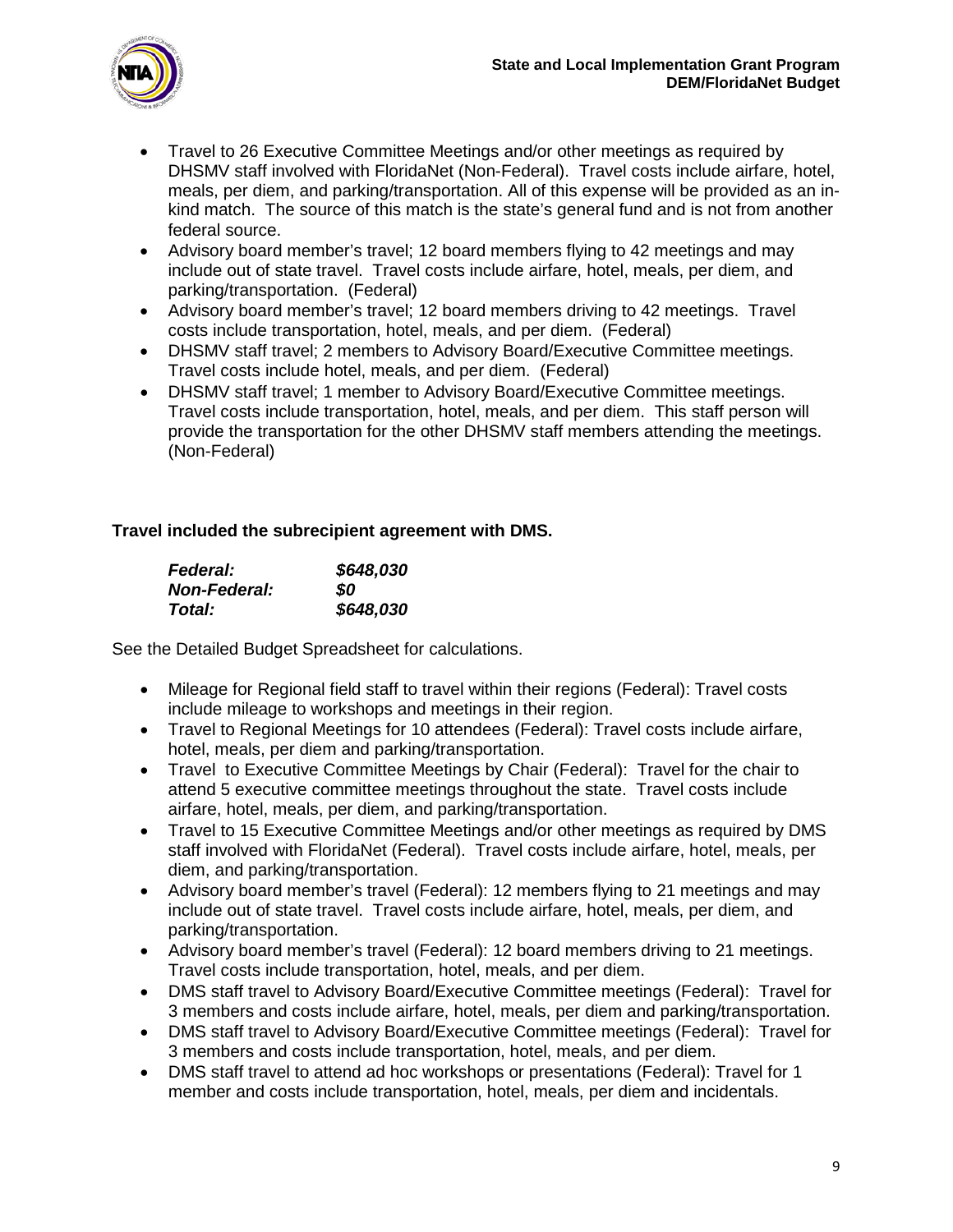

### **Equipment included the subrecipient agreement with FHSMV.**

| <b>Federal:</b>     | \$6,350 |
|---------------------|---------|
| <b>Non-Federal:</b> | \$1,700 |
| Total:              | \$8,050 |

See the Detailed Budget Spreadsheet for calculations.

The State of Florida capitalization threshold for equipment is \$1,000 or greater.

- DHSMV Laptops (Federal): Laptops will be used by the FloridaNet Data Processing Consultant Design, Policy and Planning. One is reserved for specific use during on the road meetings.
- DHSMV Laptop (Non-Federal): DHSMV will purchase a new laptop for the Grant Manager for use while on travel and for conducting other grant-related work. This item will be provided as an in-kind match contribution from the state's general fund and is not from another federal source.
- DHSMV Projector (Federal): A mobile LCD projector and case will be used during FloridaNet's education/outreach and committee meetings.

### **Supplies included the subrecipient agreement with FHSMV.**

| <b>Federal:</b>     | \$13,292 |
|---------------------|----------|
| <b>Non-Federal:</b> | \$6,577  |
| Total:              | \$19,869 |

See the Detailed Budget Spreadsheet for calculations.

- DHSMV Office Supplies (Non-Federal): This includes paper, folders, pens, printer/toner, and other general office supplies which will be used by the FloridaNet personnel. Cost based on DHSMV internal operating budget expenses. This item will be provided as an in-kind match contribution from the state's general fund and is not from another federal source.
- DHSMV Printing (Federal): Printing of FloridaNet meeting/conference and outreach materials.
- DHSMV Software (Federal): Standard software/licenses for the laptops. Additional software requirements may include GIS mapping, schematic drawing, etc.
- DHSMV Software (Non-Federal) Standard software/licenses for the Grant Manager's laptop. Additional software requirements may include GIS mapping, schematic drawing, etc. This item will be provided as an in-kind match contribution from the state's general fund and is not from another federal source.
- DHSMV Tabletop Displays (Federal): Two tabletop displays will be used for education and outreach.
- DHSMV Software (Federal): Data collection/file sharing transfer site for stakeholders and others involved in data collection to deposit large files for analysis. Information will also be shared with FirstNet using this portal.

### **Supplies included the subrecipient agreement with DMS.**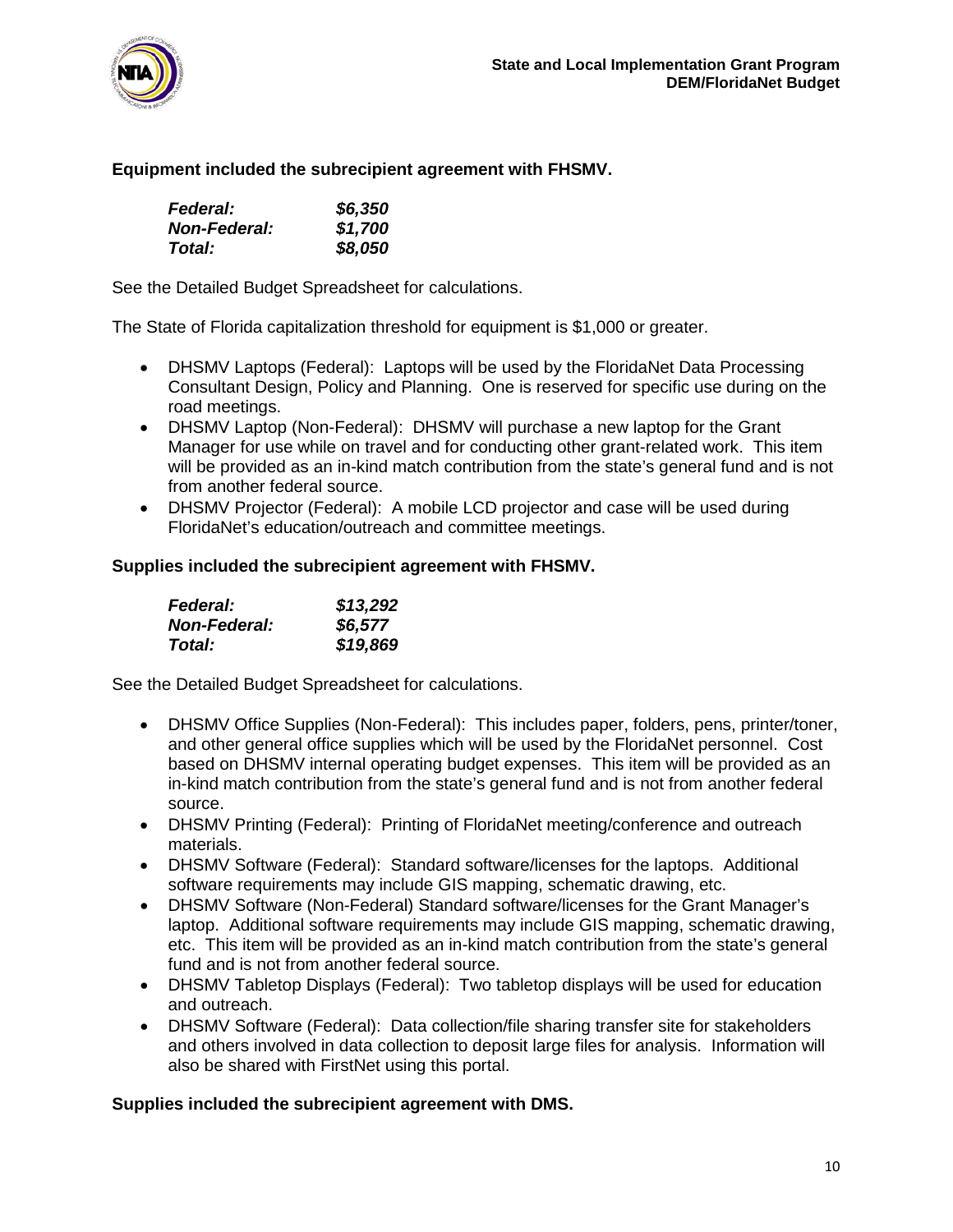

| <b>Federal:</b>     | \$120,514 |
|---------------------|-----------|
| <b>Non-Federal:</b> | SO.       |
| Total:              | \$120,514 |

See the Detailed Budget Spreadsheet for calculations.

- DMS Laptops (Federal): Laptops will be used by staff.
- Software for 4 laptops (Federal): Software will be used by staff.
- Software for 4 additional project personnel (Federal): Software will be used by additional project personnel.
- DMS Printing (Federal): Printing of meeting/conference and outreach materials.
- DMS Office Supplies (Federal): This includes paper, folders, pens, printer/toner, and other general office supplies which will be used by the FloridaNet personnel. Cost based on DMS internal operating budget expenses.
- DMS Software (Federal): Data collection/file sharing transfer site for stakeholders and others involved in data collection to deposit large files for analysis. Information will also be shared with FirstNet using this portal.

### **Construction included the subrecipient agreement with FHSMV and DMS.**

| <b>Federal:</b>     | 80 |
|---------------------|----|
| <b>Non-Federal:</b> | 80 |
| Total:              | 80 |

No construction costs are anticipated for this grant program.

### **Other included the subrecipient agreement with FHSMV.**

| <b>Federal:</b>     | \$24,969  |
|---------------------|-----------|
| <b>Non-Federal:</b> | \$96,972  |
| Total:              | \$121,941 |

- Meeting Conference Facilities (Federal): Meeting conference facilities will be secured to conduct FloridaNet education, outreach and stakeholder meetings and conferences.
- Georgia Tech Research Institute subgrant (Non-Federal): GTRI was engaged by the DHSMV as subject matter experts in the development, research, and coordination for the grant application response. Personnel/Fringe: Senior Research Engineer (168 hours x  $$176.62 = $29.672$ . Travel costs include 3 trips x  $$500 = $1,500$  (hotel 2 x \$150 = \$300; \$36 meals; \$80 per diem; transportation \$84 = \$500). GTRI was determined to be a recipient using the State of Florida Vendor vs. Subrecipient Determination Checklist. This item will be provided as an in-kind match contribution from the state's general fund and is not from another federal source.

| A. Personnel | \$29,672 |
|--------------|----------|
| B. Fringe    | $S-0-$   |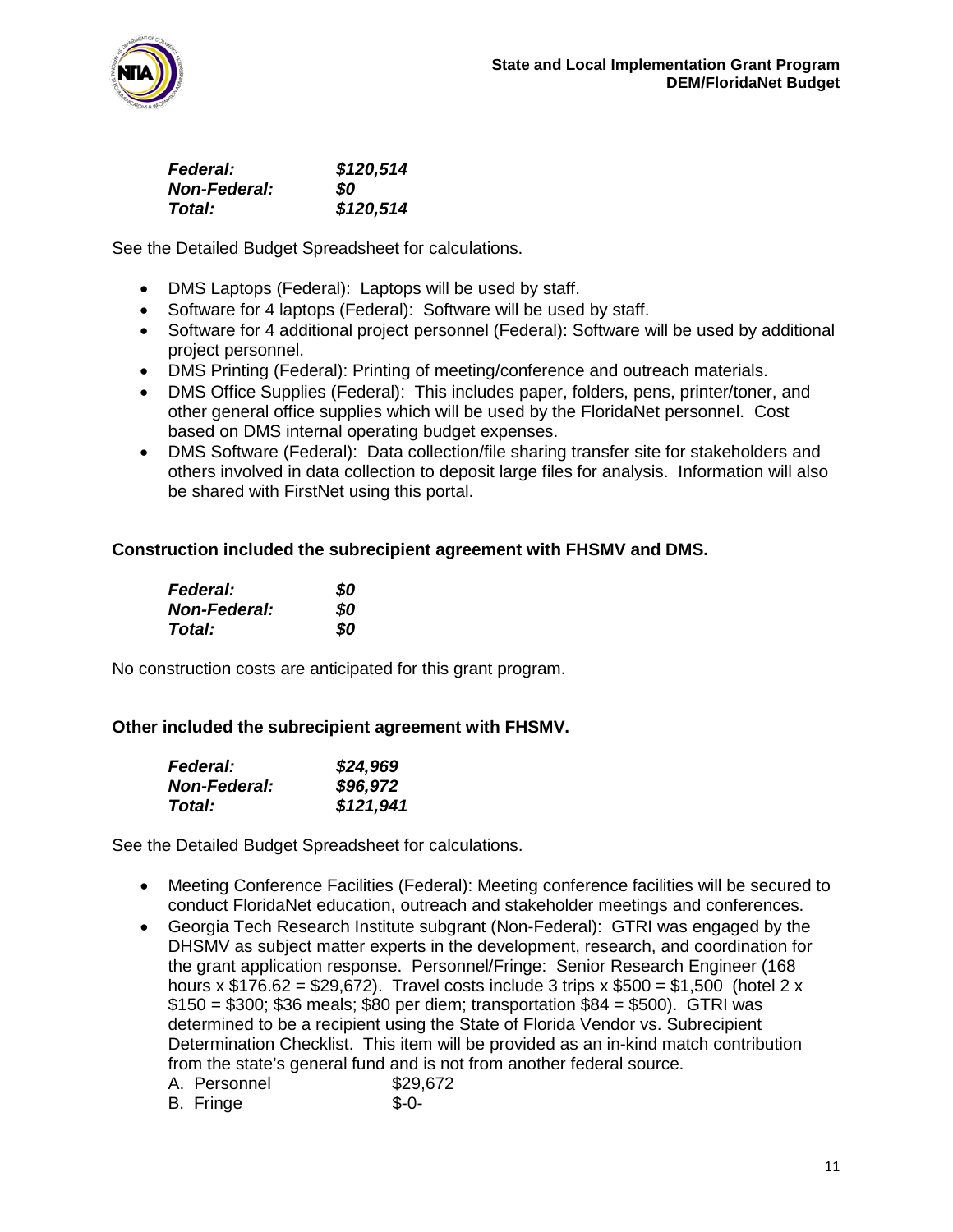

| C. Travel           | \$1,500  |
|---------------------|----------|
| D. Equipment        | $$-0-$   |
| E. Supplies         | $$ -0-$  |
| F. Contractual      | $$ -0-$  |
| G. Construction     | $$ -0-$  |
| H. Other            | $$ -0-$  |
| I. Total Direct:    | \$31,172 |
| J. Indirect Charges | $$ -0-$  |
| K. Total            | \$31,172 |

- BizHub Rental (Non-Federal): Lease of multi-function copy/print/fax/scan machine for FloridaNet staff. This item will be provided as an in-kind match contribution from the state's general fund and is not from another federal source.
- Shipping (Federal): Shipping of outreach and education materials to distribute at events.
- Florida Administrative Review (Federal): Florida Statute, Chapter 120, requires any public meeting, workshop, or hearing be published in the Florida Administrative Review (FAR) not less than 7 days prior to the event. FloridaNet Executive Committee meetings are published in the FAR and any FloridaNet sponsored event will be announced as well.
- Subscription to Telecommunications/Cybersecurity Publications (Federal): This subscription provides unbiased news and updates from the industry and technology changes that may impact the design efforts associated with this network. Information provided will assist members in the decision making process for Florida's participation in FirstNet.
- Meeting Attendance Time (Non-Federal): Executive Committee members and Technical Committee members who are not Federally funded will be used as in-kind match. Participation during meetings, in addition to attending any conferences (paid by FloridaNet), will be counted towards in-kind match. Utilizing the Bureau of Labor Statistics website and FloridaHasARightToKnow, the average hourly salary for FloridaNet committee members is \$50/hour.

### **Other included the subrecipient agreement with DMS.**

| <b>Federal:</b>      | \$92,380  |
|----------------------|-----------|
| <b>Non-Federal:</b>  | \$319,385 |
| <i><b>Total:</b></i> | \$411,765 |

- Meeting Conference Facilities (Federal): Meeting conference facilities will be secured to conduct FloridaNet education, outreach and stakeholder meetings and conferences.
- Staff Augmentation Office Cost (Non-Federal): Offices provided by DMS for the hired staff. This item will be provided as an in-kind match contribution from the state's general fund and is not from another federal source.
- BizHub Rental (Non-Federal): Lease of multi-function copy/print/fax/scan machine for FloridaNet staff. This item will be provided as an in-kind match contribution from the state's general fund and is not from another federal source.
- Cellular Telephone Services (Federal): Phone services for four (4) DMS staff for communication purposes.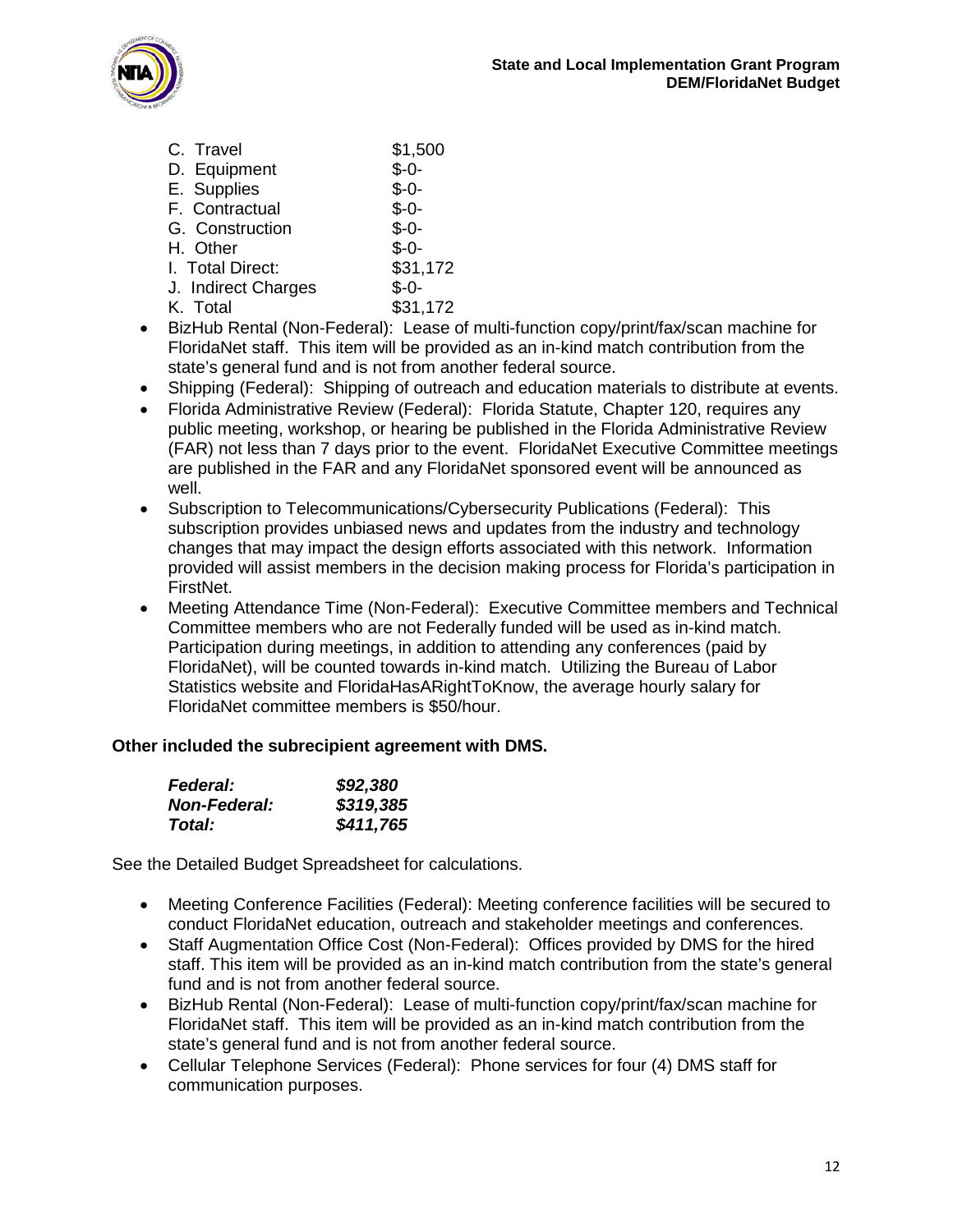

- Office Space preaward (Non-Fed Match) Is the hourly rate for office use based upon the current rates. This is for 16 employees for sixteen (16) weeks with an estimated 180 hours per week.
- Office Space (Non-Fed Match) Is the hourly rate for office use based upon the current rates. This is for 13 employees for the duration of 78 weeks with an estimated 200 hours per week.
- Shipping (Federal): Shipping of outreach and education materials to distribute at events.
- Florida Administrative Review (Federal): Florida Statute, Chapter 120, requires any public meeting, workshop, or hearing be published in the Florida Administrative Review (FAR) not less than 7 days prior to the event. FloridaNet Executive Committee meetings are published in the FAR and any FloridaNet sponsored event will be announced as well.
- Subscription to Telecommunications/Cybersecurity Publications (Federal): This subscription provides unbiased news and updates from the industry and technology changes that may impact the design efforts associated with this network. Information provided will assist members in the decision making process for Florida's participation in FirstNet.
- Meeting Attendance Time (Non-Federal): Attendees estimated at 32 per workshop, for, 7 regional workshops performed consecutively for 3 quarters, members who are not federally funded will be used as in-kind match. Participation during the workshops including travel time to and from, will be counted towards in-kind match. Utilizing the Bureau of Labor Statistics website and FloridaHasARightToKnow, the average hourly salary for FloridaNet committee members is \$50/hour.
- Meeting Attendance Time (Non-Federal): Executive Committee members and Technical Committee members who are not federally funded will be used as in-kind match. Participation during meetings, in addition to attending any conferences (paid by FloridaNet), will be counted towards in-kind match. Utilizing the Bureau of Labor Statistics website and FloridaHasARightToKnow, the average hourly salary for FloridaNet committee members is \$50/hour.

### **Indirect included the subrecipient agreement with FHSMV.**

| <b>Federal:</b>     | 80       |
|---------------------|----------|
| <b>Non-Federal:</b> | \$63,076 |
| <b>Total:</b>       | \$63,076 |

• Indirect Rate Department of Highway Safety and Motor Vehicles (Non-Federal): DHSMV has a negotiated Indirect Cost Rate Agreement with the Federal Motor Carrier Safety Administration. The approved rate is 14.61% on total direct costs exclusive of equipment, flow-through funds (federal expenses) , and non-operating expenses. This indirect cost rate is applied to the direct costs and sub-grant agreement listed in the Other category, as the department is allowed to recover the indirect costs per the federal funding opportunity. The in-kind match is from the state and not a federal source.

#### **Indirect included the subrecipient agreement with DMS.**